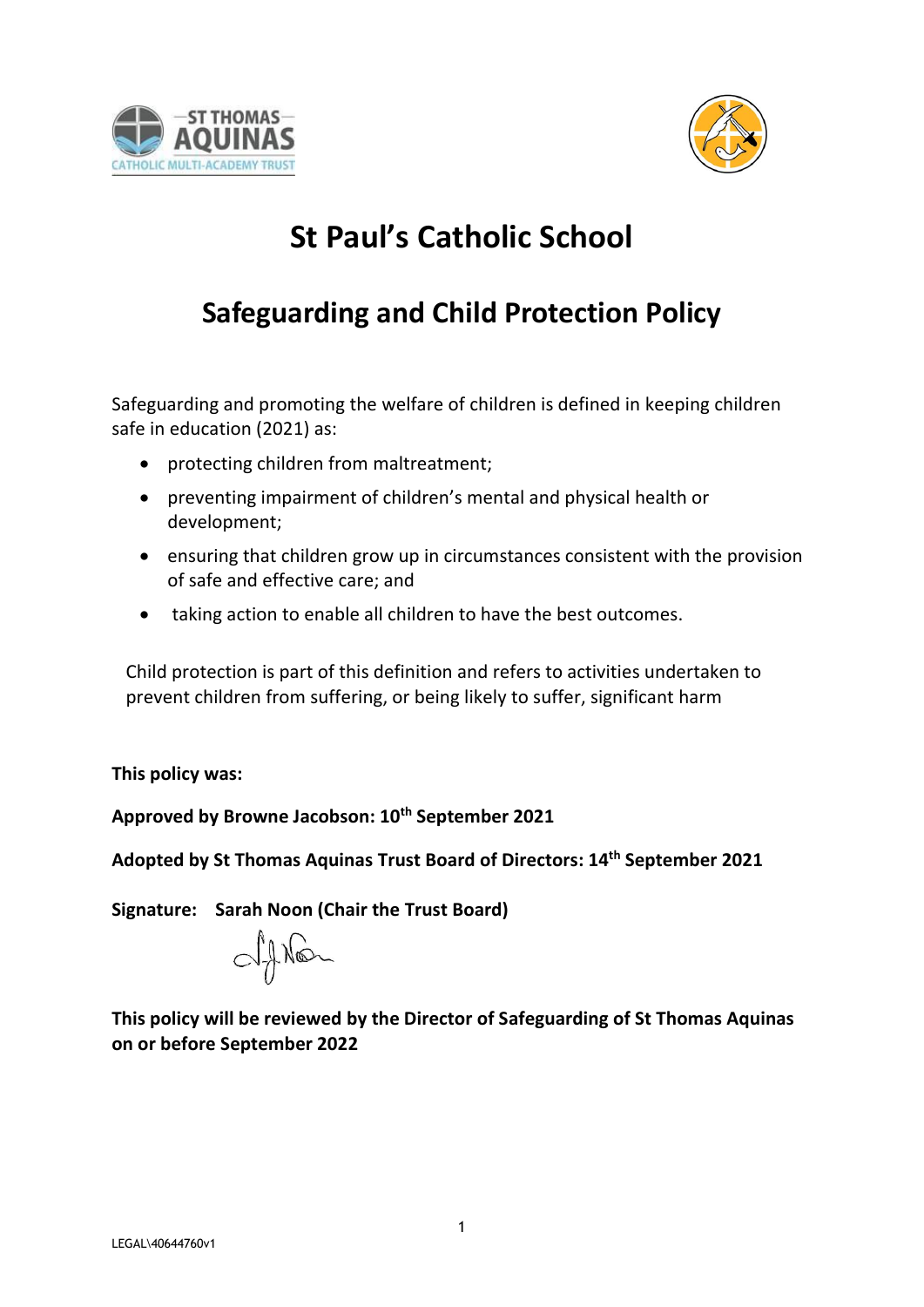## **Contents Page**

| <b>Section</b> | <b>Title</b>                                                                                                                       | Page         |
|----------------|------------------------------------------------------------------------------------------------------------------------------------|--------------|
| $\mathbf{1}$   | Our strong safeguarding culture and commitment                                                                                     | $\mathbf{1}$ |
| $\overline{2}$ | <b>Definitions</b>                                                                                                                 | 4            |
| 3              | Scope of this policy                                                                                                               | 5            |
| 4              | Roles and responsibilities                                                                                                         | 5            |
| 5              | <b>Staff safeguarding CPD</b>                                                                                                      | 10           |
| 6              | Children who may be particularly vulnerable                                                                                        | 10           |
| 7              | Children with special educational needs and disabilities                                                                           | 11           |
| 8              | Children missing education                                                                                                         | 11           |
| 9              | <b>Mental Health</b>                                                                                                               | 12           |
| 10             | Peer on Peer (child on child) abuse                                                                                                | 12           |
| 11             | Serious violence                                                                                                                   | 14           |
| 12             | Child criminal and child sexual exploitation (CCE, CSE)                                                                            | 14           |
| 13             | County lines                                                                                                                       | 16           |
| 14             | Modern slavery and trafficking                                                                                                     | 17           |
| 15             | Sharing nudes and semi-nude images and videos                                                                                      | 17           |
| 16             | Online safety                                                                                                                      | 18           |
| 17             | Domestic abuse                                                                                                                     | 19           |
| 18             | Honour based abuse                                                                                                                 | 20           |
| 19             | Radicalisation and extremism                                                                                                       | 21           |
| 20             | Allegations made against/concerns raised in relation to teachers, inc. supply<br>teachers, other staff, volunteers and contractors | 22           |
| 21             | Whistle blowing if you have concerns about a colleague                                                                             | 22           |
| 22             | Safer recruitment                                                                                                                  | 23           |
| 23             | Site security                                                                                                                      | 23           |
| 24             | Child protection procedures                                                                                                        | 23           |
| 25             | Responding to a safeguarding concern                                                                                               | 25           |
| 26             | Confidentiality and sharing information                                                                                            | 26           |
| 27             | Special circumstances                                                                                                              | 26           |
| 28             | Private fostering                                                                                                                  | 27           |
| 29             | Related safeguarding policies                                                                                                      | 28           |
| 30             | Useful contacts                                                                                                                    | 29           |

# **Appendices**

Appendix 1: Four categories of abuse (Page 31)

Appendix 2: Online safety Matters (Page 34)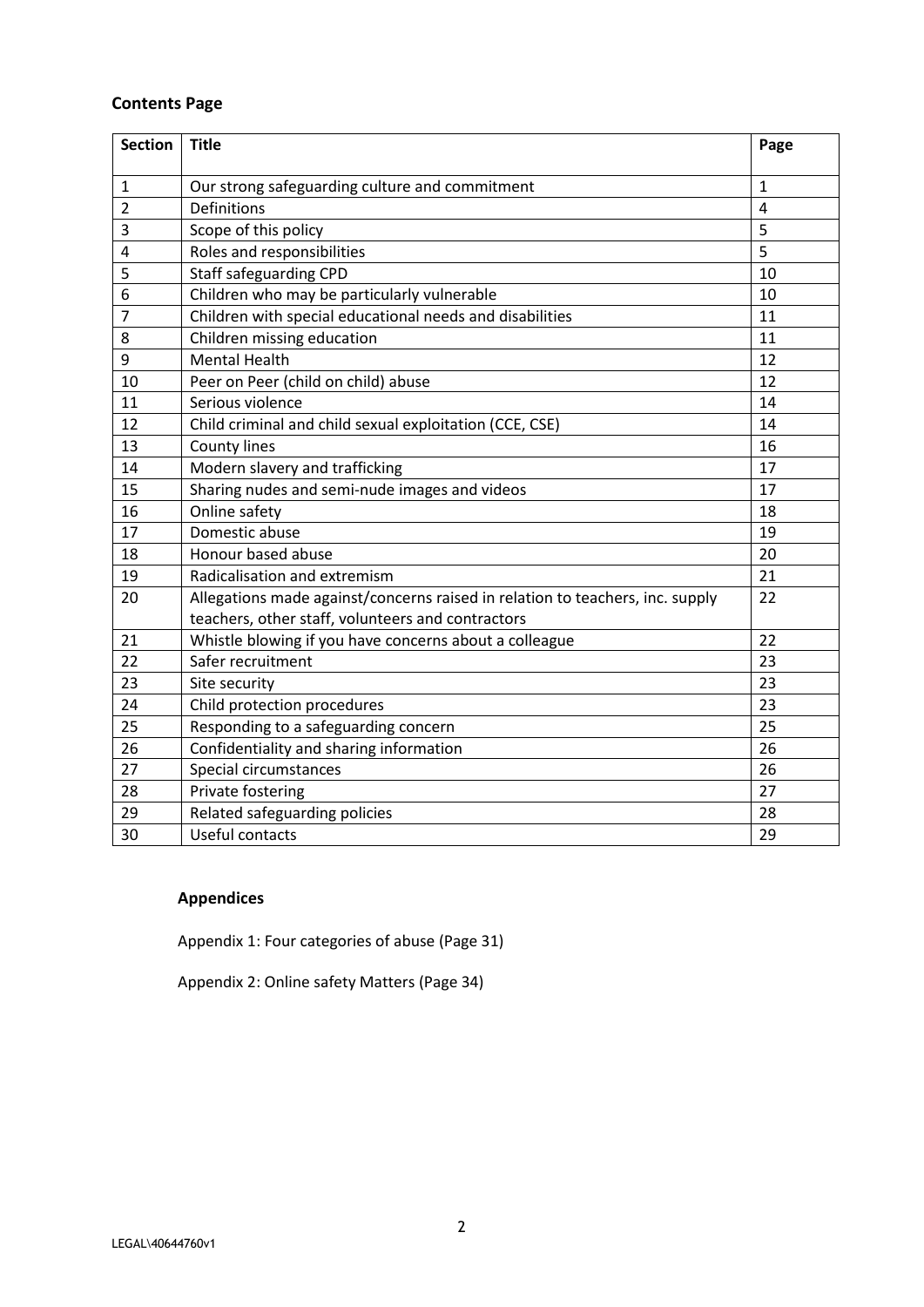## **1 Our strong safeguarding culture and commitment**

At St Paul's we are committed to safeguarding children and young people and we expect everyone who works in our school to share this commitment.

Adults in our school take all welfare concerns seriously and encourage children and young people to talk to us about anything that worries them.

We will always act in the best interests of the child.

#### **1.1 Why it is important**

- 1.1.1 Safeguarding is everyone's responsibility and it is the duty of St Thomas Aquinas Trust and St Paul's stakeholders to safeguard and promote the welfare of children. This is our core safeguarding principle.
- 1.1.2 In adhering to this principle we focus on providing a safe and welcoming environment for all of our children regardless of age, ability, culture, race, language, religion, gender identity or sexual identity. All of our children have equal rights to support and protection.
- 1.1.3 One of the cornerstones of our safeguarding culture is this policy and the procedures contained within it. This policy applies to all staff, volunteers and governors, all of whom are trained upon its contents and on their safeguarding duties. We update this policy at least annually to reflect changes to law, statutory guidance and best practice.
- 1.1.4 This policy should be read alongside our other safeguarding policies, listed in this policy.

#### **1.2 What it means for our pupils**

- 1.2.1 We work with our local safeguarding partners to promote the welfare of children and protect them from harm. This includes providing a co-ordinated offer of early help when additional needs of children are identified and contributing to inter-agency plans which provide additional support to the child.
- 1.2.2 All of our staff have an equal responsibility to act on any suspicion or disclosure that may indicate that a child is at risk of harm. Any pupils or staff involved in a child protection or safeguarding issue will receive appropriate support.
- 1.2.3 Our strong safeguarding culture ensures that we treat all pupils with respect and involve them in decisions that affect them. We encourage positive, respectful and safe behaviour among pupils and we set a good example by conducting ourselves appropriately.
- 1.2.4 Identifying safeguarding and child protection concerns often begin with recognising changes in pupils' behaviour and knowing that these changes may be signs of abuse, neglect or exploitation. Challenging behaviour and signs of mental health issues may be indicators of abuse. Our staff are trained to recognise the link between a child's behaviour and a potential safeguarding issue.
- 1.2.5 All of our staff will reassure children that their concerns and disclosures will be taken seriously and that they will be supported and kept safe.
- 1.2.6 Our staff are aware that safeguarding incidents and/or behaviours can be associated with factors outside of the school and/or can occur outside of the school. This was highlighted as contextual safeguarding in Working Together to Safeguard Children (2018). Extra-familial harms take a variety of different forms making children vulnerable to multiple harms including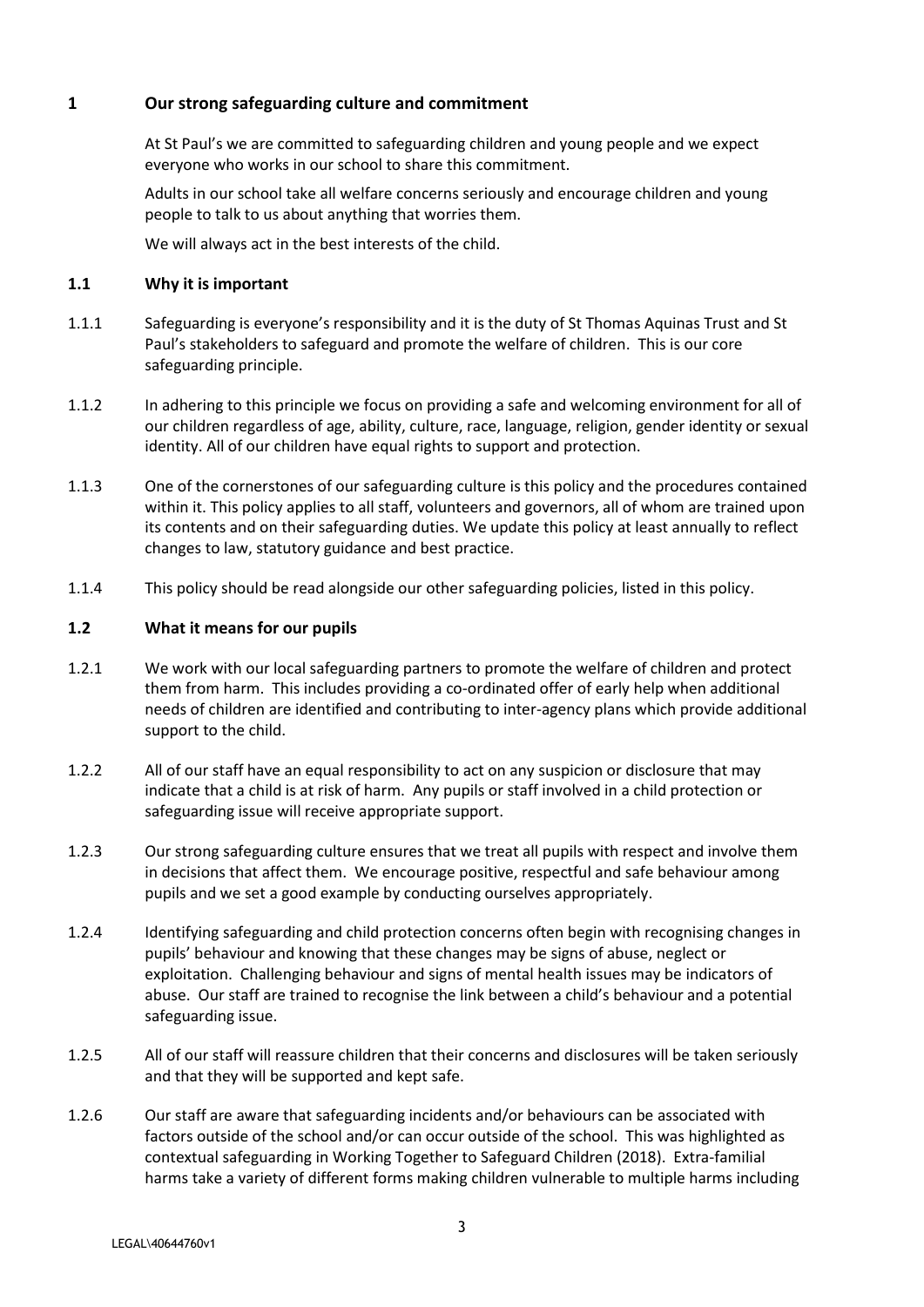(but not limited to) sexual and criminal exploitation and serious youth violence. All staff, especially DSLs understand the importance of considering wider environmental factors in a child's life outside their families that may be a threat to their safety and/or welfare. St Paul's assesses the risks and issues in the wider community when considering the wellbeing and safety of our pupils.

## **1.3. Safeguarding legislation and guidance**

The following safeguarding legislation and guidance has been considered when drafting this policy:

- Keeping Children Safe in Education (2021)
- Working Together to Safeguarding Children (2018, reviewed, Dec 2020)
- What to do if you're worried a child is being abused (2015)
- The Teacher Standards (2012)
- The Safeguarding Vulnerable Groups Act (2006)
- Section 157 of the Education Act (2002)
- Guidance for safer working practice for those working with children and young people (May 2019)
- Guidance for safer working practice for those working with children and young people addendum (April 2020)
- Searching, Screening and Confiscation (2018)
- The Data Protection Act (2018) and the General Data Protection Regulation (2018)
- Sexual violence and sexual harassment between children in schools and colleges (2020)
- The Domestic Abuse Act (2021)
- The Education (Independent School Standards) Regulations (2014)

This policy adheres to all relevant safeguarding statutory guidance and legislation.

#### **2 Definitions**

Safeguarding is defined as:

- protecting children from maltreatment;
- preventing impairment of children's mental and physical health or development;
- ensuring that children grow up in circumstances consistent with safe and effective care; and
- taking action to enable all children to have the best outcomes.

'Child Protection' is the intervention that occurs when a child or children are at risk of, or are suffering, significant harm.

'Child' refers to anyone under the age of 18.

'Parent' refers to birth parents and other adults in a parenting role, for example adoptive parents, stepparents and foster carers.

'Staff' or 'members of staff' refers to all paid or unpaid adults working in or on behalf of the school. This includes (but it not limited to) all teaching, non-teaching, support, supply, peripatetic and contract staff, volunteers, governors and trustees.

'The Trust' refers to St Thomas Aquinas Catholic Multi-Academy Trust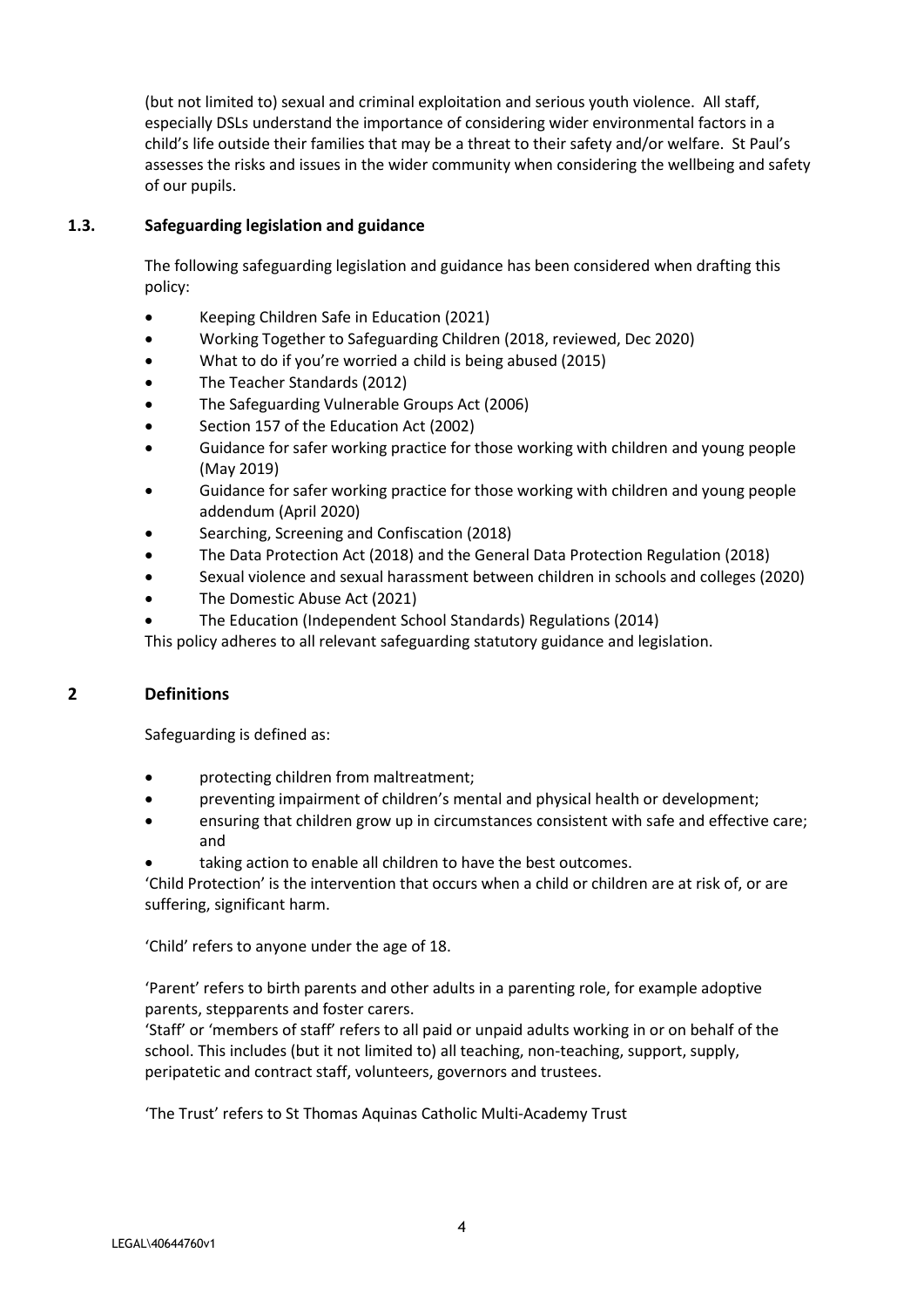#### **3 Scope**

This policy applies to all members of staff working in or on behalf of the school.

This policy will not duplicate content from Keeping Children Safe in Education (2020) unless necessary. It should be understood that the school will adhere to this document at all times and refer to it as the benchmark for all safeguarding practice.

#### **4 Roles and responsibilities**

#### **The Designated Safeguarding Lead (DSL) is:**

#### ANDREW CURRAN

Contact details: email: [acurran@st-pauls.leicester.sch.uk](mailto:acurran@st-pauls.leicester.sch.uk)

#### **The deputy DSL(s) are:**

#### NEIL COCKCROFT and SARAH WARRILOW

Contact details: email: [ncockcroft@st-pauls.leicester.sch.uk](mailto:ncockcroft@st-pauls.leicester.sch.uk)  swarrilow@st-pauls.leicester.sch.uk

**The Designated teacher for looked after and previously looked after children is: STELLA KONIG** Contact details: email: skonig@st-pauls.leicester.sch.uk

#### **The Chair of Governors is:** NICK O'MALLEY

Contact details: c/o SHELLEY CONAGHAN - Principal

## **The Safeguarding Governor is:**

FIONA HARRIS Contact details: c/o SHELLEY CONAGHAN - Principal

**The Principal is:** SHELLEY CONAGHAN Contact details: email: [sconaghan@st-pauls.leicester.sch.uk](mailto:sconaghan@st-pauls.leicester.sch.uk)

## **4.1 Roles and responsibilities: The Trust Board will:**

- facilitate a whole-school approach to safeguarding, ensuring that safeguarding and child protection are at the fore front and underpin all relevant aspects of process and policy
- appoint a safeguarding lead Director for the Trust;
- adopt a Trust-wide Safeguarding and Child Protection policy, bearing in mind local variance where the Trust spans more than one Local Authority area;
- ensure the single central record (SCR) is maintained for all Trust based and cross-school appointments;
- ensure that at least one director on any recruitment panel has up to date safeguarding training;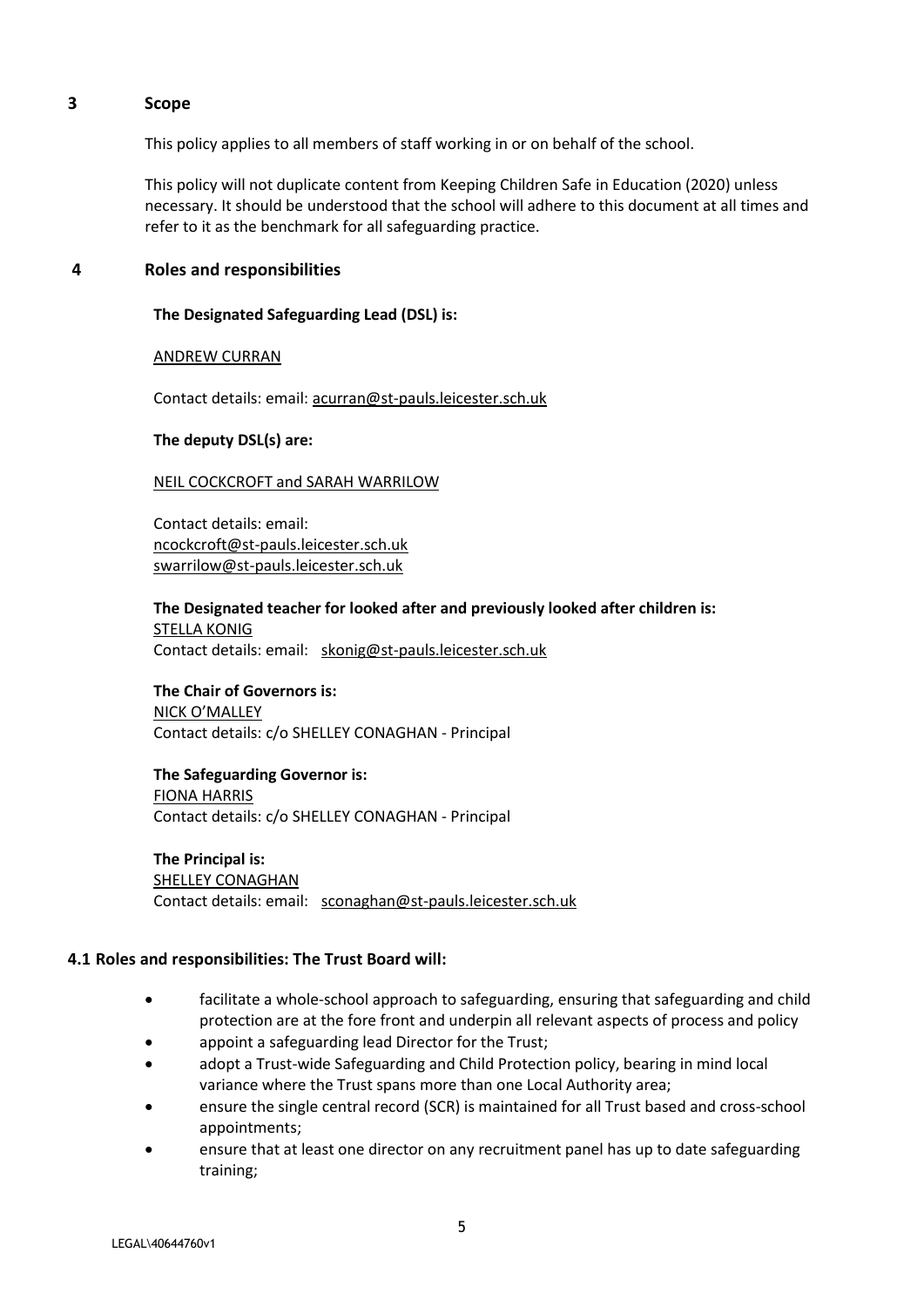- ensure that all senior leaders are trained in safer recruitment;
- ensure that governors who undertake recruitment are trained in safer recruitment;
- monitor safeguarding practice across the Trust and take appropriate action where safeguarding practice is falling short of the standards expected;
- and
- ensure that each academy has appointed a designated teacher to support Looked After Children.

## **4.2 Roles and responsibilities: The CEO and Executive Team will:**

- make arrangements for safeguarding audits to be conducted by independent personnel;
- Report to the Board (at least annually) on the procedures in place for safeguarding and matters as they arise;
- monitor compliance with legislation (including the single central record) and report any failings to The Board;
- Identify training needs and report to The Board;
- Liaise with the Trust Board to ensure that all senior leaders are trained in safer recruitment; monitor safeguarding practice across the Trust and take appropriate action where safeguarding practice is falling short of the standards expected; and ensure that each academy has appointed a designated teacher to support Looked After Children.

## **4.3 Roles and responsibilities: The Local Governing Body will:**

- ensure that governors who undertake recruitment are trained in safer recruitment;
- appoint a designated governor for safeguarding;
- monitor systems for safeguarding pupils and report finding to The Board;
- ensure the governing body receive safeguarding training, and the safeguarding governor attends appropriate training on their strategic responsibilities in order to provide appropriate challenge and support and discharge their responsibilities effectively;
- ensure the Chair of Governors receives appropriate training in managing allegations or concerns against staff;
- ensure new staff receive safeguarding and child protection training (including online safety) at induction, and all staff undertake appropriate, up to date training (including online) at least annually, along with regular briefings and e-bulletins;
- ensure any deficiencies or weaknesses brought to the attention of the local governing body will be rectified without delay;
- ensure there are clear systems and processes in place to identify and respond to potential mental health problems of children, including routes to escalate, clear referral and accountability systems;
- ensure there are robust systems in place to respond to children who go missing from education;
- ensure the school has implemented an effective IT filtering and monitoring system;
- there is a whole-school approach to online safety, including the use of mobile technology in the school is appointed
- Liaise with the Principal to ensure that a member of the senior leadership team is appointed to the role of designated safeguarding lead (DSL); and
- the DSL is supported to exercise the school's duty in relation to safeguarding and child protection to provide information to the local authority by completing and returning the annual report in a timely manner.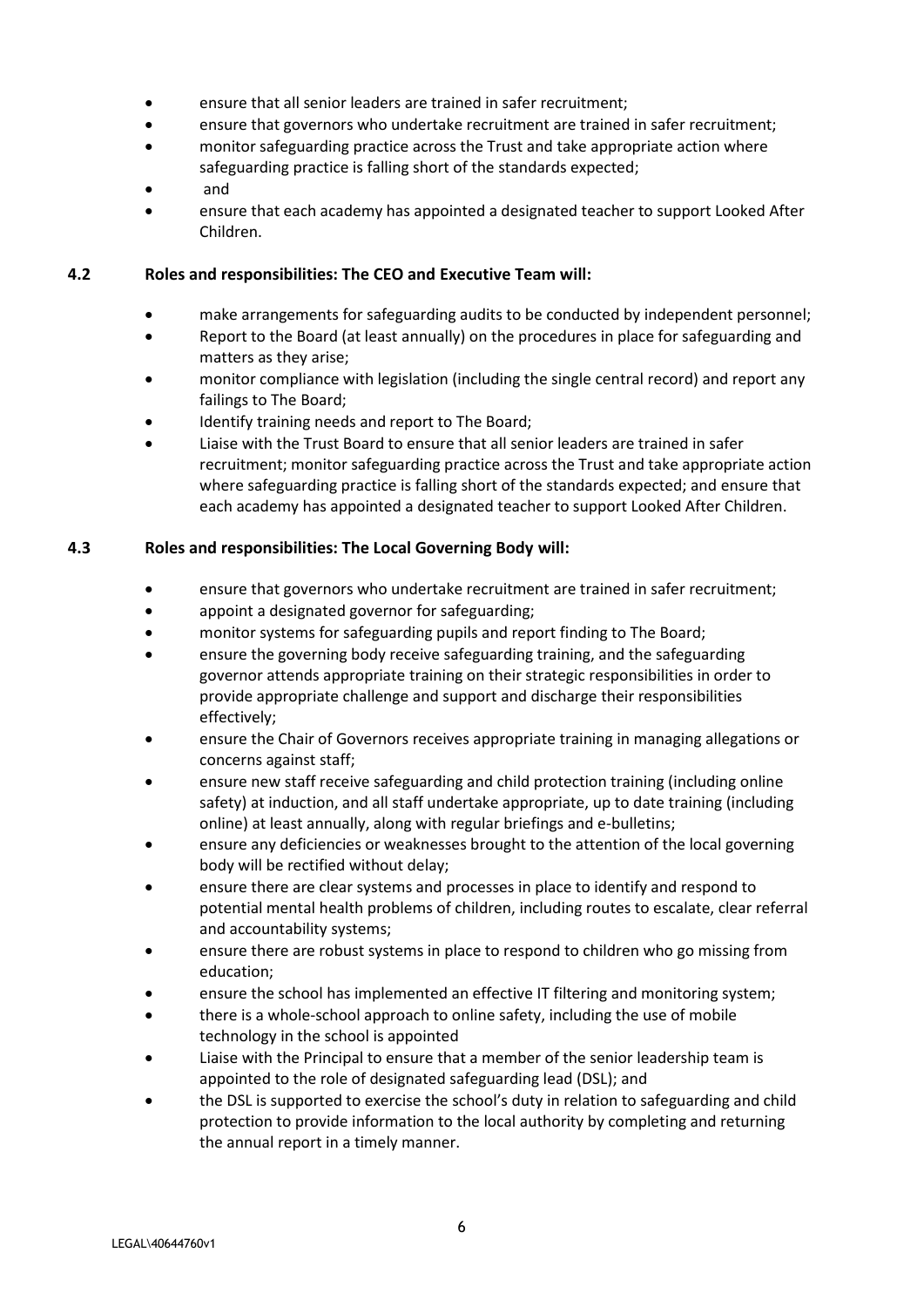#### **The safeguarding governor**

- 4.3.1 The role of the safeguarding governor is to provide support and challenge to the DSL and the leadership of the school on how they manage safeguarding so that the safety and wellbeing of the children can continuously improve. The role includes:
	- understanding the Governance Handbook;
	- understanding the requirements of Keeping Children Safe in Education 2021;
	- supporting and challenging the DSL on the standards of safeguarding at the school;
	- confirming that consistent and compliant safeguarding practice takes place across the school; and
	- reporting to the local governing body about the standard of safeguarding in the school.
- 4.3.2 The DSL and the safeguarding governor meet on a regular basis to discuss safeguarding issues and to agree steps to continuously improve safeguarding practices in the school.

#### **4.4 Roles and responsibilities of the Headteacher/Principal**

The Principal of St Paul's will ensure that:

- there is a member of the school's senior leadership team appointed to the role of designated safeguarding lead (DSL), to take lead responsibility for child protection and wider safeguarding (including online safety) and this role is explicitly detailed in their job description; in addition, a deputy designated safeguarding lead (DDSL) or leads are appointed, trained to the same standard as the DSL and the role made explicit in their job description;
- they safeguard children's wellbeing and maintain public trust in the teaching profession as part of their professional duties as outlined in the Teaching Standards (2012);
- all policies and procedures are fully implemented and followed by all staff;
- the Trust's annually updated Safeguarding and Child Protection policy is available publically via the school website;
- ensure safeguarding requirements will be included in any lease or hire agreement as a condition of use of school premises for extended school activities.
- sufficient resources and time are allocated to enable the DSL and other staff to discharge their responsibilities; including taking part in strategy discussions, interagency meetings and contributing to the assessment of children;
- they and at least one member of the governing body has undertaken Safer Recruitment Training (which is refreshed no later than every 5 years) and in addition, members of the senior leadership team and any other staff involved in the recruitment process;
- there is a culture of safer recruitment to prevent anyone who poses a risk of harm to children from working in the school, through ensuring references are sought and statutory pre-appointment checks are carried out;
- children are taught about keeping themselves safe, including online safety, so that they can recognise when they are at risk and how to get help when they need it;
- there is a culture of vigilance where all staff and volunteers feel able to raise concerns about poor or unsafe practice in relation to children and such concerns are addressed sensitively and effectively in a timely manner; the NSPCC whistleblowing helpline number (0800 028 02850) is shared with staff and displayed publicly for staff;
- allegations of abuse or concerns that a member of staff, supply teacher, contractor or volunteer may pose a risk of harm to children or young people are reported to the Local Authority Designated Officer (LADO), where the threshold is met, and procedures for dealing with low level concerns are in place;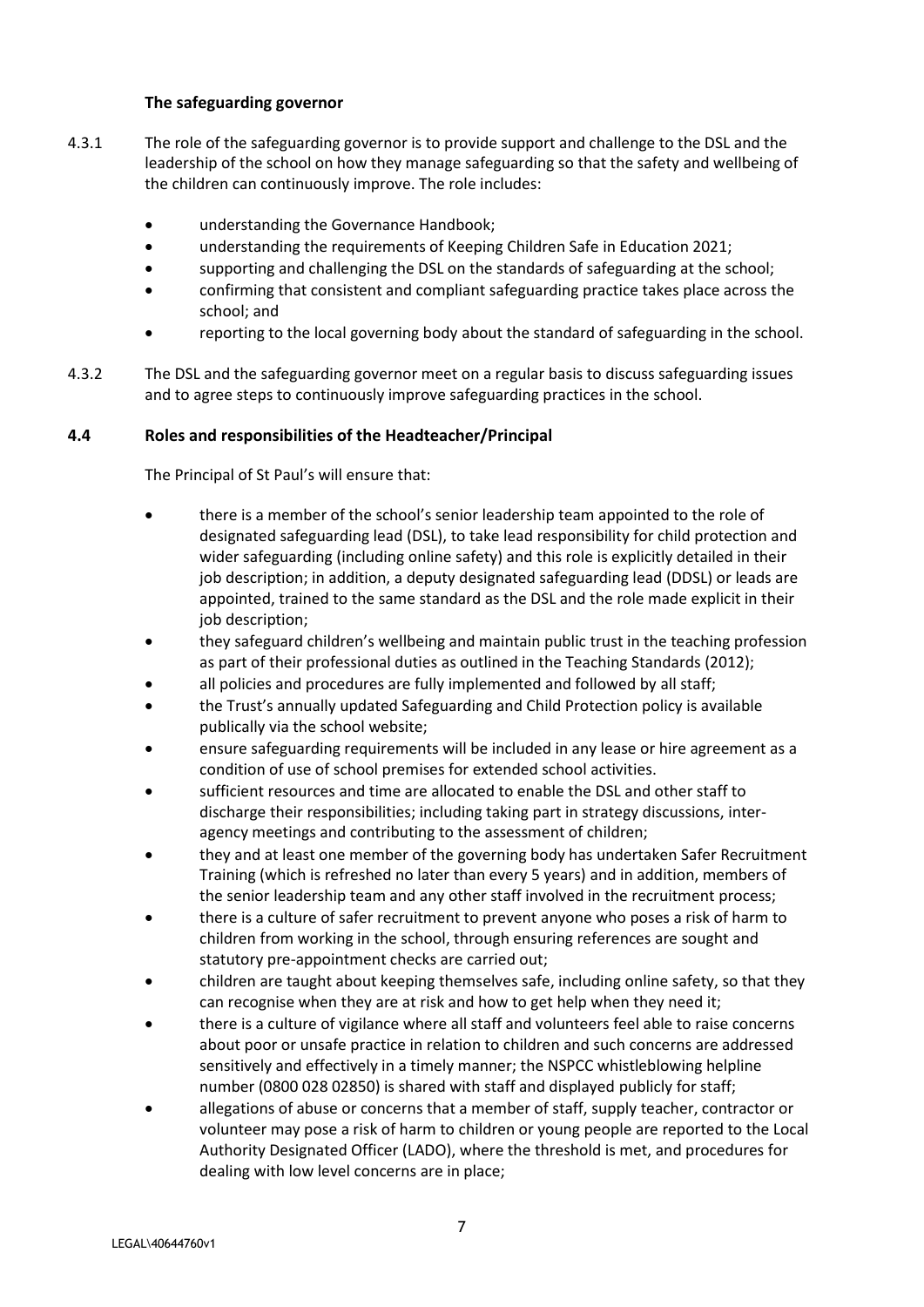- all staff act in the best interests of the child and are made aware that they have an individual responsibility to pass on safeguarding concerns promptly to the DSL, or directly to children's social care or the police;
- children's social care (from the host local authority or the placing local authority) can access the school to consider whether to conduct, or to conduct a Section 47 or Section 17 assessment; and
- all staff understand Early Help and are aware that they should identify children who may benefit from Early Help intervention.

#### **4.5 Roles and responsibilities of the Designated Safeguarding Lead (DSL)**

The designated safeguarding lead takes **lead responsibility** for safeguarding and child protection (including online safety) in the school. During term time, they or a deputy are always available for staff in the school to discuss any safeguarding concerns. The DSL promotes a culture of safeguarding and acts in the best interests of the child. The DSL and deputies have undergone training to provide them with the knowledge and skills required to carry out their role. This training is updated every two years, in addition to regular updates through, for example, safeguarding bulletins/newsletters e-bulletins, and DSL forums. Responsibilities include, but are not limited to:

- **Managing referrals** to the local authority children's social care, to the Channel Programme, to the Disclosure and Barring Service for staff dismissed for safeguarding concerns (as required), to the Police where a crime may have been committed
- **Working with others** to act as a source of support and advice, to act as a point of contact for the safeguarding partners, to liaise with the headteacher or principal about issues especially to do with ongoing enquiries under section 47 of the Children Act 1989 and police investigations, to liaise with staff when deciding to make a referral to relevant agencies so that children's needs are considered holistically, to liaise with the senior mental health lead, to promote supportive engagement with parents and carers, to take the lead in promoting educational outcomes for children in need and those with a social worker, to liaise with the Governing Body and the Local Authority on any deficiencies brought to the attention of the Governing Body and how these should be rectified without delay
- **Information sharing and managing safeguarding files** keeping a confidential, secure and up to date file for each child, including a clear and comprehensive summary, detailing how the concern was followed up and resolved, with a note of actions, decisions and the outcome, sharing information as required to safeguard children and transferring records and other relevant information to the new school within 5 days or in advance if necessary
- **Raising Awareness** ensuring each member of staff and volunteer understands the child protection policy which is reviewed at least annually, making it available publicly, ensuring staff have access to relevant training and induction, promoting educational outcomes by sharing relevant information about vulnerable children
- **Training, knowledge and skills** to undergo DSL training every two years (updating at least annually via bulletins etc.) and to attend Prevent awareness training, in order to understand assessment and referral processes, to contribute effectively to child protection conferences including the importance of sharing information, to understand the lasting impact that adversity and trauma can have on children and how to respond to this, to be alert to children with specific needs eg SEND, those with health conditions and young carers, to understand the unique risks associated with online safety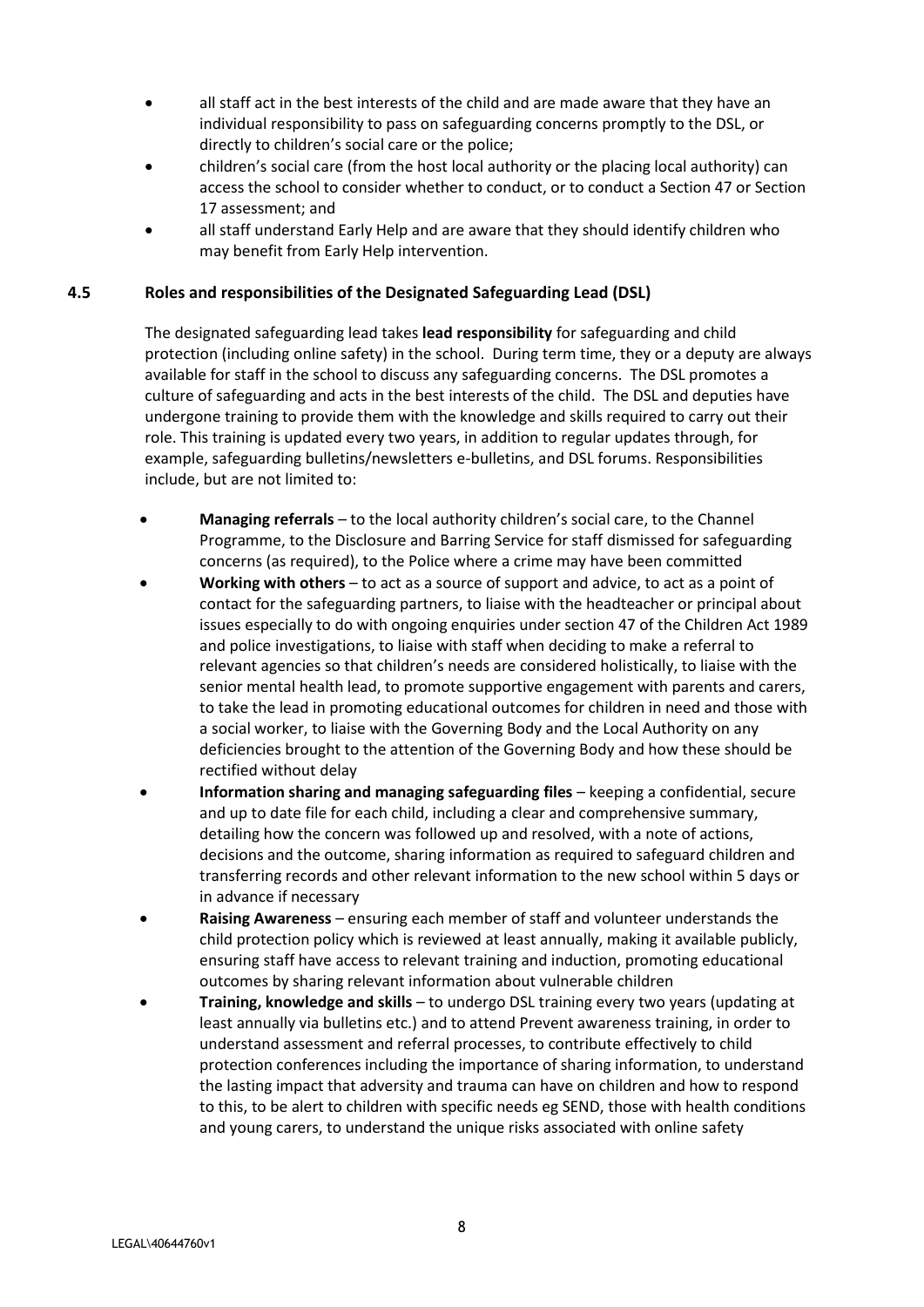- **Providing support to staff** to help them feel confident on welfare, safeguarding and child protection matters, to provide support in the referral process if required and to help them to understand that safeguarding and educational outcomes are linked
- **Understanding the views of children** encouraging a culture of listening to children and taking account of their wishes and feelings in measures taken to protect them and understanding the difficulties children may have in approaching staff about their circumstances
- **Holding and sharing information** sharing with safeguarding partners, other agencies and professionals and transferring records between schools and colleges in accordance with data protection legislation, keeping detailed, accurate and secure written records and understanding the purpose of this
- **The deputy Designated Safeguarding Lead(s)**

#### **4.6 Roles and responsibilities of all staff**

School staff are particularly important as they are in a position to identify safeguarding concerns and signs of abuse early. All staff in the school have a responsibility to:

- provide a safe environment where children can learn;
- be prepared to identify children who may benefit from early help;
- be aware of safeguarding issues that put children at risk of harm and behaviours associated with these risks;
- follow the school referral process to raise concerns about the safety and wellbeing of children;
- support social workers and other agencies following a referral as required; and
- fulfil their statutory duty under the Prevent Duty, Teachers (which includes Headteachers) should safeguard children's wellbeing and maintain public trust in the teaching profession as part of their professional duties (Teachers Standards 2012). Adhering to the expectations set out in the Teachers Standards, teachers should manage behaviour effectively and have a clear understanding of the needs of all children to ensure a good and safe learning environment.

## **5 Staff Safeguarding CPD**

Our staff receive appropriate safeguarding and child protection CPD which is regularly updated, at least annually. In addition, all staff receive safeguarding and child protection updates on a regular basis to ensure they are up to date and empowered to provide exceptional safeguarding to our pupils and maintain a culture of vigilance.

New staff, governors and volunteers receive a briefing during their induction which covers (among other safeguarding issues) this Safeguarding and Child Protection policy, the school's safeguarding response to children wo go missing from education, information about the Designated Safeguarding Lead and deputies and how to report and record concerns. Staff are provided with copies of the following:

- Part 1 and Annex B, of Keeping Children Safe in Education, for staff who work directly with children, and Annex A for staff who do not work directly with children;
- The Safeguarding and Child Protection Policy;
- The staff Code of Conduct; and
- The Behaviour Policy;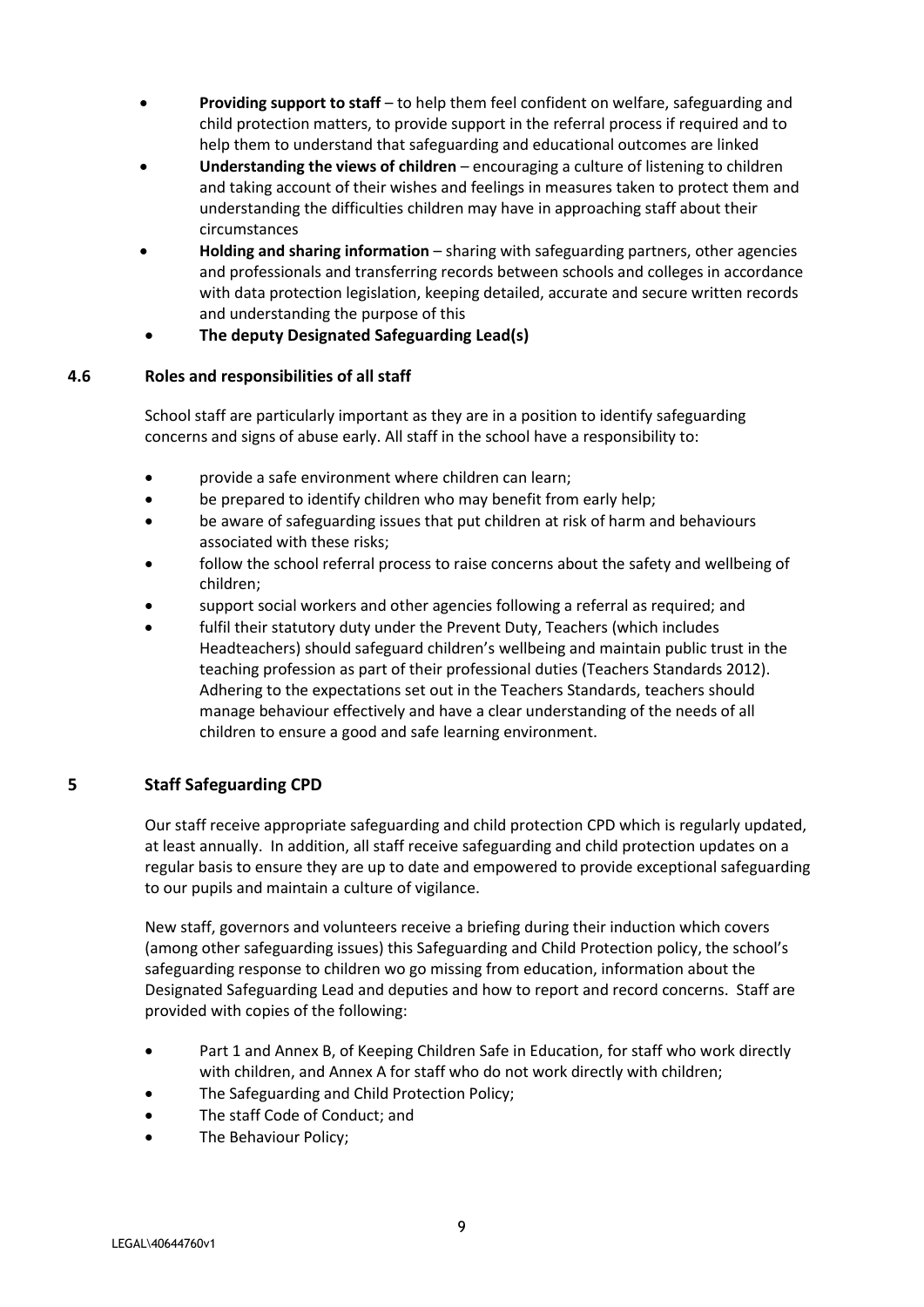## **6 Children who may be particularly vulnerable**

Some children are at greater risk of abuse. This increased risk can be caused by many factors including social exclusion, isolation, discrimination and prejudice. To ensure that all of our pupils receive equal protection, we give special consideration to children who:

- are vulnerable because of their race, ethnicity, religion, disability, gender identity or sexuality;
- have special educational needs or disabilities;
- may have language or communication barriers;
- are vulnerable to being bullied, or engaging in bullying;
- are at risk of sexual or criminal exploitation, forced marriage, female genital mutilation, or being drawn into extremism;
- live in chaotic or unsupportive home situations;
- live transient lifestyles or live away from home or in temporary accommodation;
- frequently go missing from home or care;
- are affected by parental substance abuse, domestic abuse or parental mental health needs, or are misusing substances themselves;
- have mental health needs;
- have returned home form care;
- are young carers;
- have family members in prison;
- are in the court system;
- are privately fostered; and
- are children who need a social worker.

St. Paul's recognises that some children may need a social worker due to safeguarding or welfare needs. The experience of abuse and trauma can leave children vulnerable to further harm and educational disadvantage.

The Designated Safeguarding Lead will hold information about social workers working with children in the school.

The information will inform decisions about safeguarding and about promoting welfare.

## **7 Children with special educational needs and disabilities**

- 7.1 Children with special educational needs (SEN) and disabilities can face additional safeguarding challenges. Additional barriers can exist when recognising abuse and neglect in this group of children, which can include:
	- assumptions that indicators of possible abuse such as behaviour, mood and injury relate to the child's disability without further exploration;
	- being more prone to peer group isolation that other children;
	- the potential for children with SEN and disabilities being disproportionally impacted by behaviours such as bullying, without outwardly showing any signs;
	- additional vulnerability to other forms of peer-on-peer abuse; and
	- communication barriers and difficulties in overcoming these barriers.
- 7.2 Our staff are trained to be aware of and identify these additional barriers to ensure this group of children are appropriately safeguarded.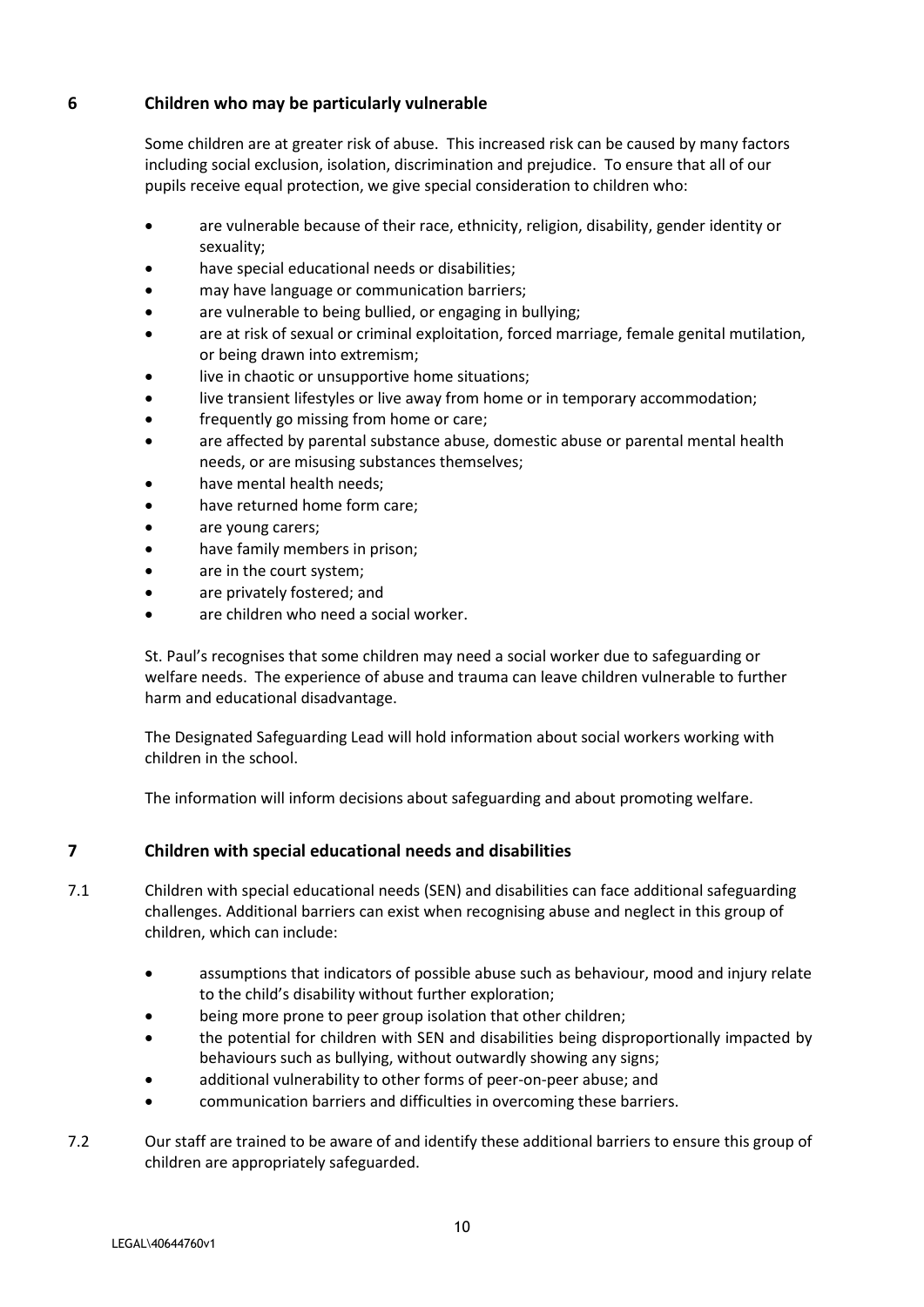## **8 Children missing education**

- 8.1 Knowing where children are during school hours is an extremely important aspect of safeguarding. Children missing education, particularly repeatedly, can be an indicator of abuse and neglect, including sexual abuse or exploitation, child criminal exploitation, mental health problems, risk of travelling to conflict zones, risk of female genital mutilation or risk of forced marriage. Our staff are alert to these risks.
- 8.2 At St Paul's we closely monitor attendance, absence and exclusions and will always follow up with parents/carers when pupils fail to attend school. We request that parents ensure that the school has at least two emergency contacts for their child and remember to update the school as soon as possible if the numbers change. The DSL will take appropriate action including notifying the local authority, particularly where children go missing on repeated occasions and/or are missing for periods during the school day.
- 8.3 We work with the Local Authority and refer cases where children are missing from education.
- 8.4 We adhere to the statutory guidance Children Missing Education (September 2016)
- 8.5 All staff are made aware of the school's safeguarding response to children who go missing from education as part of their induction.

## **9 Mental health**

- 9.1 Schools have an important role to play in supporting the mental health and wellbeing of their pupils. We recognise that safeguarding includes preventing the impairment of children's mental health or development.
- 9.2 All staff are aware that mental health problems can be an indicator that a child has suffered or is at risk of suffering abuse, neglect or exploitation. Staff are also aware that where children have suffered adverse childhood experiences those experiences can impact on their mental health, behaviour and education. Staff are not expected or trained to diagnose mental health conditions or issues but may notice behaviours that may be of concern.
- 9.3 Where staff are concerned that a child's mental health is also a safeguarding concern, they will discuss it with the DSL.

#### **10 Peer on peer/child on child abuse**

10.1 Peer on peer abuse – children harming other children - is unacceptable and will be taken seriously; it will not be tolerated or passed off as 'banter', just having a laugh,' 'boys being boys or 'part of growing up'. This may be experienced by both boys and girls; however girls are more likely to be the victims and boys the perpetrators. Allegations will be dealt with in the same manner, regardless of whether they are made by boys or girls. Children will be encouraged to report all incidents of peer-on-peer abuse, wherever it may have happened, to a trusted adult in school. We recognise the importance of ensuring pupils feel safe and comfortable to come forward and report any concerns/allegations. To achieve this, we will put systems in place for pupils to confidently report abuse and ensure our reporting systems are well promoted, easily understood and easily accessible for pupils. They will be given assurance that they will always be taken seriously and never given the impression that they are creating a problem by reporting their concern or made to feel ashamed.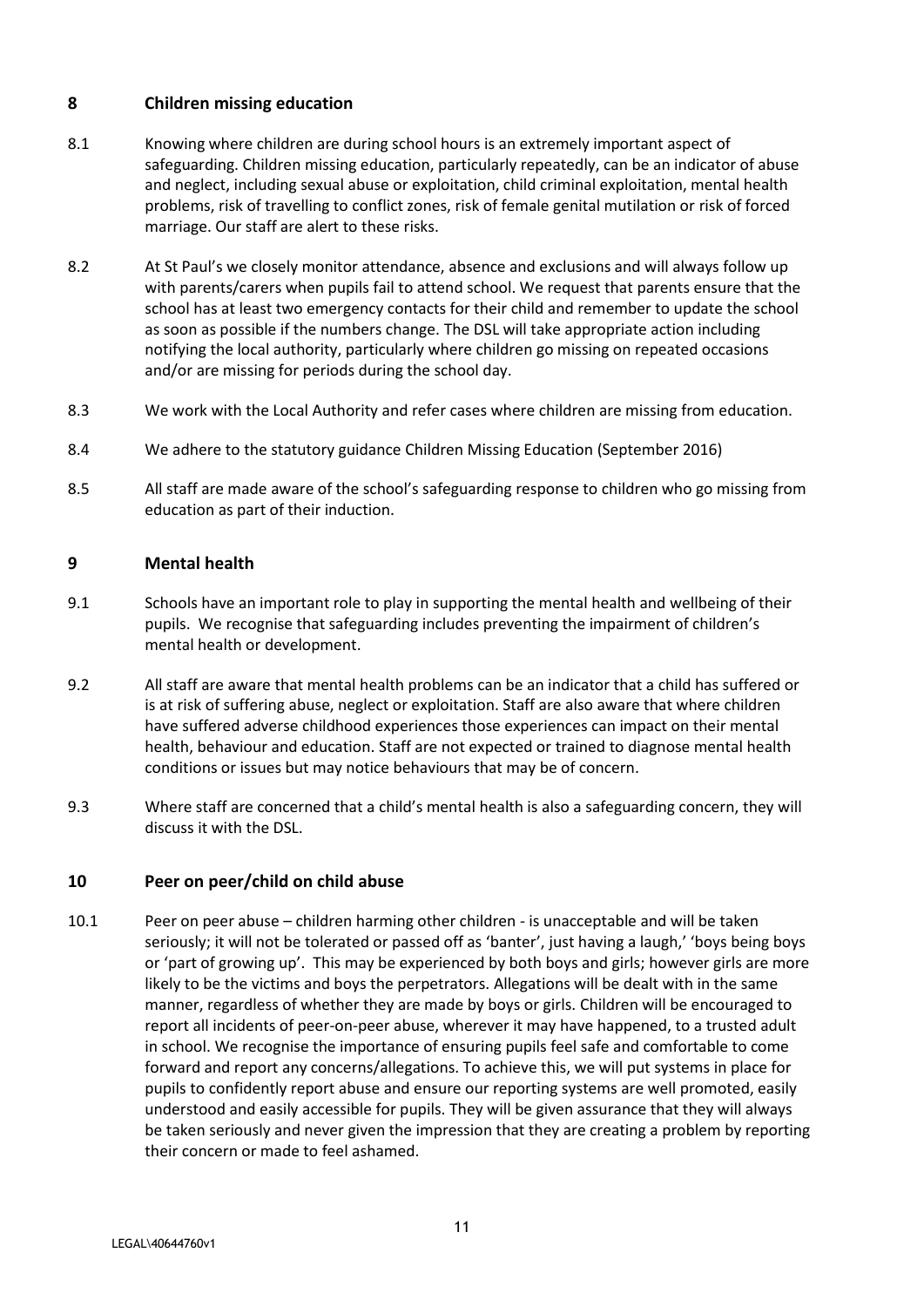- 10.1.2 Where there is a safeguarding concern, we will take the child's wishes and feelings into account when determining what action to take and what services to provide.
- 10.1.2 All staff are clear about the school's zero tolerance to such abuse and the expectation that 'we must assume it is happening', even if there are no reports.
- 10.1.3 Peer on peer abuse can take many forms, including:
	- **physical abuse** such as shaking, hitting, biting, kicking or hair pulling;
	- **bullying**, including cyberbullying, prejudiced -based and discriminatory bullying;
	- **sexual violence and harassment** such as rape and sexual assault or sexual comments and inappropriate sexual language, misogynistic remarks or jokes;
	- **up skirting**, where someone takes a picture under a person's clothing without their permission and knowledge, for the purposes of sexual gratification or to cause harm, distress or alarm;
	- **consensual and non-consensual** sharing of nude and semi-nude images and/or videos (previously referred to as sexting or youth produced imagery) including pressuring others to share sexual content;
	- **abuse in intimate personal relationships** (also known as teenage relationship abuse) such as a pattern of actual or threatened acts of physical, sexual or emotional abuse;
	- **causing someone to engage in sexual behaviour without consent,** such as forcing someone to strip, touch themselves sexually, or to engage in sexual activity with a third party; and
	- **initiation/hazing** type violence and rituals– used to induct newcomers by subjecting them to potentially humiliating or abusing trials with the aim of creating a bond

#### **10.2 Minimising risk**

We take the following steps to minimise or prevent the risk of peer-on-peer abuse:

- training for staff to ensure that they understand what peer on peer abuse is, how to recognise signs and symptoms of peer-on-peer abuse and how to raise concerns with the DSL.
- fostering an open and honest environment where children feel safe and confident to share their concerns and worries;
- promoting a supportive environment by using assemblies and the wider curriculum, e.g. RSHE, to define acceptable and unacceptable behaviour (including online), to educate and reinforce our messages through stories, role play, current affairs and other suitable activities;
- putting in place clear procedures to control the use of mobile phones in school; and
- ensuring that the school is well supervised, especially in areas where children might be vulnerable. We will work with our children to identify locations around the school site that are less visible and may present more risk to pupils.
- 10.3.1 All allegations of peer-on-peer abuse should be passed to the DSL immediately who will investigate and manage the allegation as follows:
	- **Gather information -** children and staff will be spoken with immediately to gather relevant information;
	- **Decide on action -** if it is believed that any child is at risk of significant harm, a referral will be made to children's social care. The DSL will then work with children's social care to decide on next steps, which may include contacting the police. In other cases, we may follow our behaviour policy alongside this Safeguarding and Child Protection policy;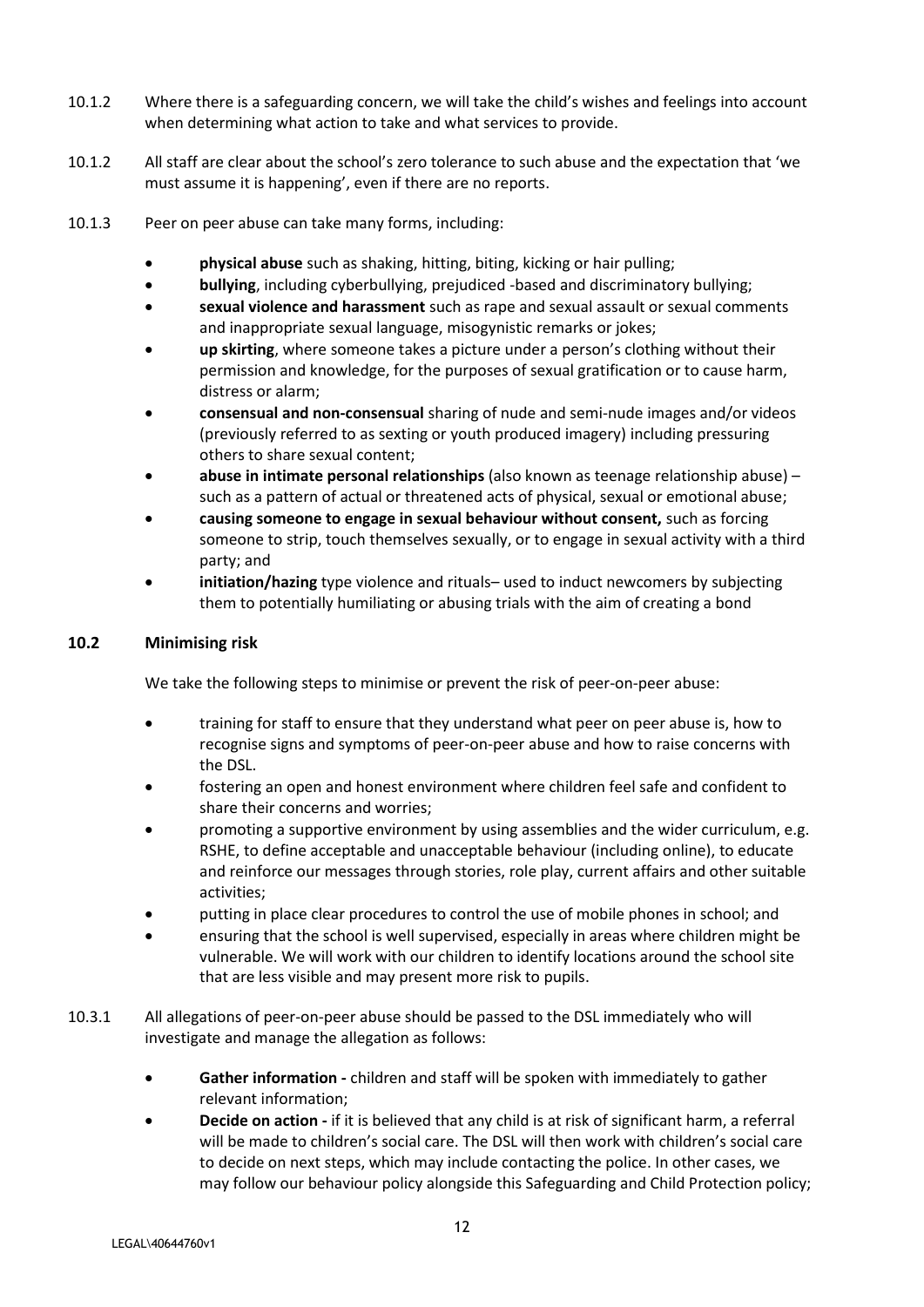- **Inform parents -** we will usually discuss concerns with the parents. However, our focus is the safety and wellbeing of the pupil and so if the school believes that notifying parents could increase the risk to a child or exacerbate the problem, advice will first be sought from children's social care and/or the police before parents are contacted.
- **Record –** all concerns, discussions and decisions made, and the reasons for those decisions will be recorded in writing, kept confidential and stored securely on CPOMs. The record will include a clear and comprehensive summary of the concern, details of how the decision was followed up and resolved and a note of the action taken, decisions reached and the outcome. Support plans for the victim, the alleged perpetrator(s) and any other children involved, will record the support provided and the key adults involved in offering support. A risk assessment will be undertaken by the DSL in order to minimize the risk of further harm and to ensure the safety of all
- 10.3.2 Where allegations of a sexual nature are made, the school will follow the statutory guidance set out in Part 5 of Keeping Children Safe in Education 2021 and the document Sexual Violence and Sexual Harassment between children in schools and colleges (July 2021). In cases of consensual or non-consensual sharing of sexual imagery, we follow DfE guidance given to schools and colleges: 'Sharing nudes and semi-nudes: advice for education settings working with children and young people' (Dec 2020). Our school also refers to the LSCPB procedures which are written with particular reference to sexually abusive and inappropriate behaviours.

#### **Supporting those involved**

- 10.3.3 The support required for the pupil who has been harmed will depend on their particular circumstance and the nature of the abuse. The support we provide could include counselling and mentoring or some restorative justice work.
- 10.3.4 Support may also be required for the pupil that caused harm. We will seek to understand why the pupil acted in this way and consider what support may be required to help the pupil and/or change behaviours. The consequences for the harm caused or intended will be addressed.

#### **Information sharing**

10.3.4 In the event that a victim or a perpetrator of peer-on-peer abuse moves to a new school or setting, the Designated Safeguarding Lead will share the appropriate information to ensure that the child/children involved and those at a new setting are safeguarded and supported appropriately.

#### **11 Serious violence**

All staff are made aware of indicators that children are at risk from or are involved with serious violent crime. These include increased absence, a change in friendships or relationships with older individuals or groups, a significant decline in performance, signs of self-harm or a significant change in wellbeing, signs of assault or unexplained injuries. Unexplained gifts could also indicate that children have been approached by or are involved with individuals associated with criminal gangs.

All staff are made aware of the range of risk factors which increase the likelihood of involvement in serious violence, such as being male, excluded from school, having experienced maltreatment and having been involved in offending, such as theft or robbery.

Any concerns about serious violence should be referred to the DSL immediately.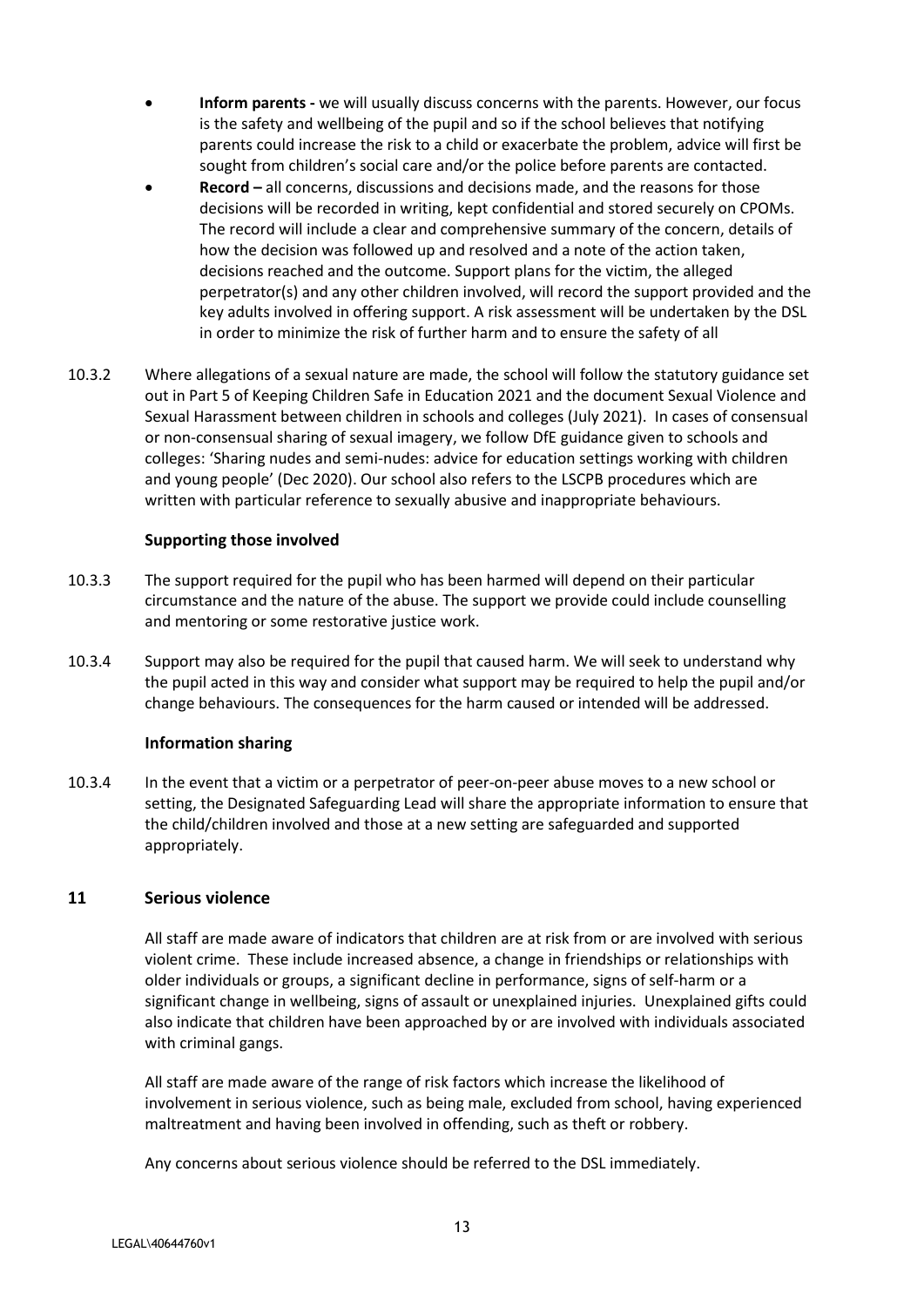## **12 Child Criminal Exploitation (CCE) and Child Sexual Exploitation (CSE)**

- 12.1 Both CCE and CSE are forms of abuse and both occur where an individual or group takes advantage of an imbalance of power to coerce, manipulate or deceive a child into taking part in sexual or criminal activity in exchange for something the victim needs or wants and/or for financial advantage or increased status of the perpetrator or facilitator and/or through violence or the threat of violence. This power imbalance can be due to a range of factors, including age; gender; sexual identity; cognitive ability; physical strength; status and access to economic or other resources. Victims of CCE and CSE may have been criminally and sexually exploited even if the activity appears consensual. CCE and CSE do not always involve physical contact; it can also occur using technology.
- 12.1.2 The abuse can be perpetrated by individuals or groups, males or females, and children or adults. They can be one-off occurrences or a series of incidents over time and may or may not involve force or violence. Exploitation can be physical and take place online.

## **12.2 Child Criminal Exploitation (CCE)**

- 12.2.1 CCE can include children being forced or manipulated into transporting drugs or money through county lines, working in cannabis factories, shop lifting or pickpocketing; being forced or manipulated into vehicle crime or threatening/committing serious violence to others.
- 12.2.2 Children can become trapped by this exploitation as perpetrators can threaten victims (and their families) with violence or trap and coerce them into debt. They may be coerced into carrying weapons such as knives or carry a knife for a sense of protection.
- 12.2.3 Children involved in criminal exploitation often commit crimes themselves. They may still have been criminally exploited even if the activity appears to be something they have agreed or consented to.
- 12.2.4 It is important to note that the experience of girls who are criminally exploited can be very different to that of boys, and both boys and girls being criminally exploited may be at a higher risk of sexual exploitation.
- 12.2.5 **CCE indicators** can include children who:
	- (a) appear with unexplained gifts or new possessions
	- (b) associate with other young people involved in exploitation
	- (c) suffer from changes in emotional well-being
	- (d) misuse drugs or alcohol
	- (e) go missing for periods of time or regular return home late
	- (f) regularly miss school or education or do not take part in education

## **12.3 Child Sexual Exploitation (CSE)**

12.3.1 CSE is a form of sexual abuse which may involve physical contact, including assault by penetration (for example, rape or oral sex) or nonpenetrative such as masturbation, kissing, rubbing and touching outside clothing. It may include non-contact activities such as involving children in the production of sexual images, forcing children to look at sexual images or watch sexual activities, encouraging children to behave in sexually inappropriate ways or grooming a child in preparation for abuse.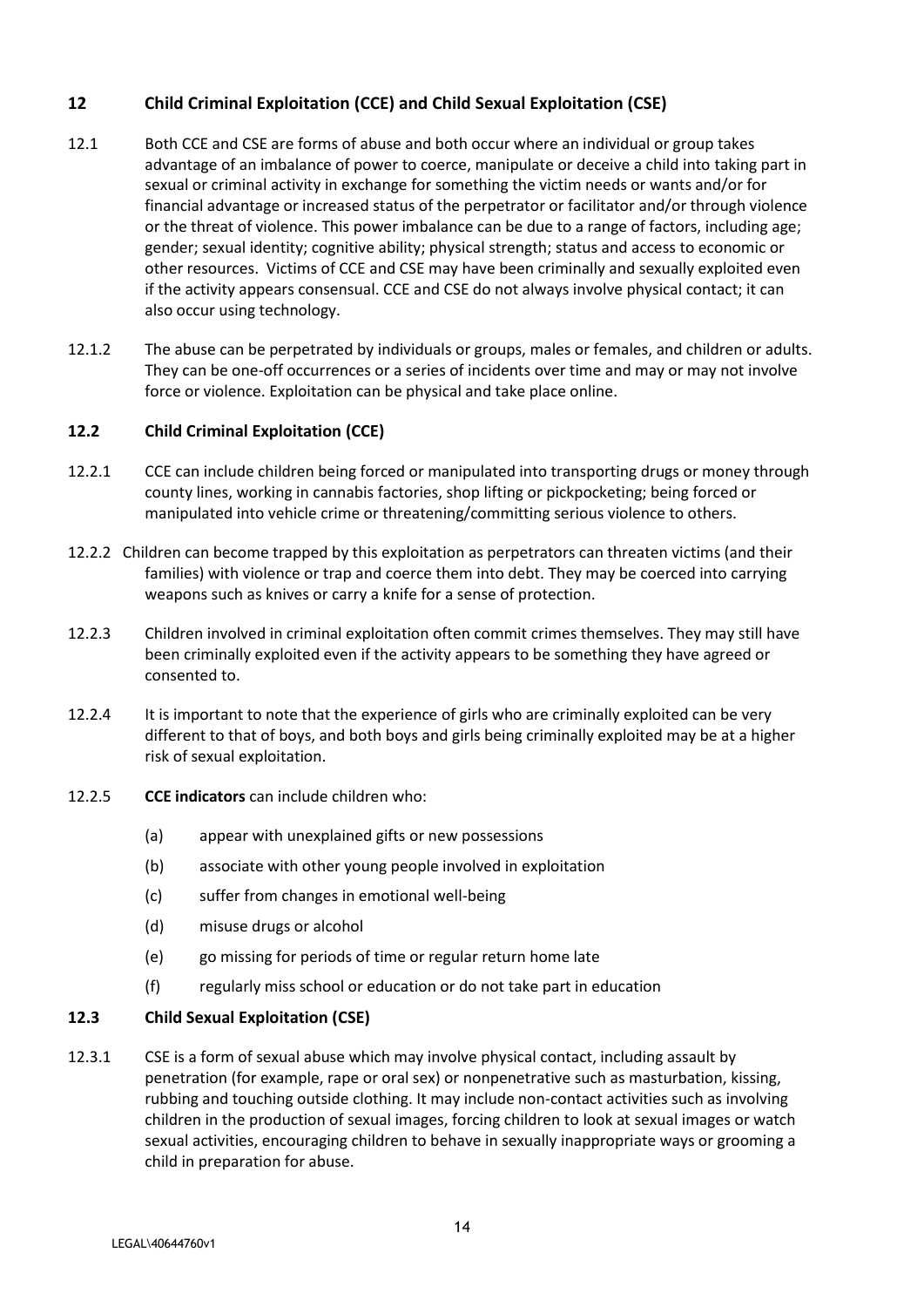- 12.3.2 CSE can occur over time or be a one-off occurrence and may happen without the child's immediate knowledge e.g. through sharing videos or images of them on social media.
- 12.3.3 CSE can affect any child who has been coerced into engaging in sexual activities. This includes 16- and 17-year-olds who can legally consent to have sex. Some children may not realise they are being exploited e.g. they believe that are in a genuine romantic relationship.
- 12.3.4 Sexual exploitation is a serious crime and can have long lasting adverse impact on a child's physical and emotional health. It may also be linked to child trafficking. Our staff follow guidance and procedures as outlined in Safeguarding children and young people from sexual exploitation, in Leicester, Leicestershire and Rutland.
- 12.3.5 **CSE indicators**: The above can also be indicators of CSE, as can children who:
	- have older boyfriends
	- suffer sexually transmitted infections or become pregnant
- 12.3.6 We include the risks of criminal and sexual exploitation in our PSHE and RSE curriculum. It is often the case that the child does not recognise the exploitive nature of the relationship and does not recognise themselves as a victim.
- 12.3.2. Victims of criminal and sexual exploitation can be boys or girls and it can have an adverse impact on a child's physical and emotional health.
- 12.3.3 All staff are aware of the indicators that children are at risk of or are experiencing CCE or CSE. Staff must always act on any concerns that a child is suffering from or is at risk of criminal or sexual exploitation by reporting concerns immediately to the DSL.
- 12.3.4 The school will work with the police to foster positive relationships and share intelligence or information about CCE or CSE that the school may receive.

## **13 County Lines**

- 13.1 County lines is a term used to describe gangs and organised criminal networks involved in exporting illegal drugs around the country using dedicated mobile phone lines. Children and vulnerable adults are exploited to move, store and sell drugs and money, with offenders often using coercion, intimidation, violence (including sexual violence) and weapons to ensure compliance of victims.
- 13.2 County lines exploitation can occur where an individual or group takes advantage of an imbalance of power to coerce, manipulate or deceive a child. This power imbalance can be due to the same range of factors set out in paragraph 12.1 on child criminal exploitation.
- 13.3 Children can be targeted and recruited into county lines in a number of locations, including schools. Indicators of county lines include those indicators set out at 12.3 of this policy, with the main indicator being missing episodes from home and/or school. Additional indicators that may be present where a child is criminally exploited into county lines include children who:
	- go missing and are subsequently found in areas away from home;
	- have been victim or perpetrator of serious violence (e.g. knife crime)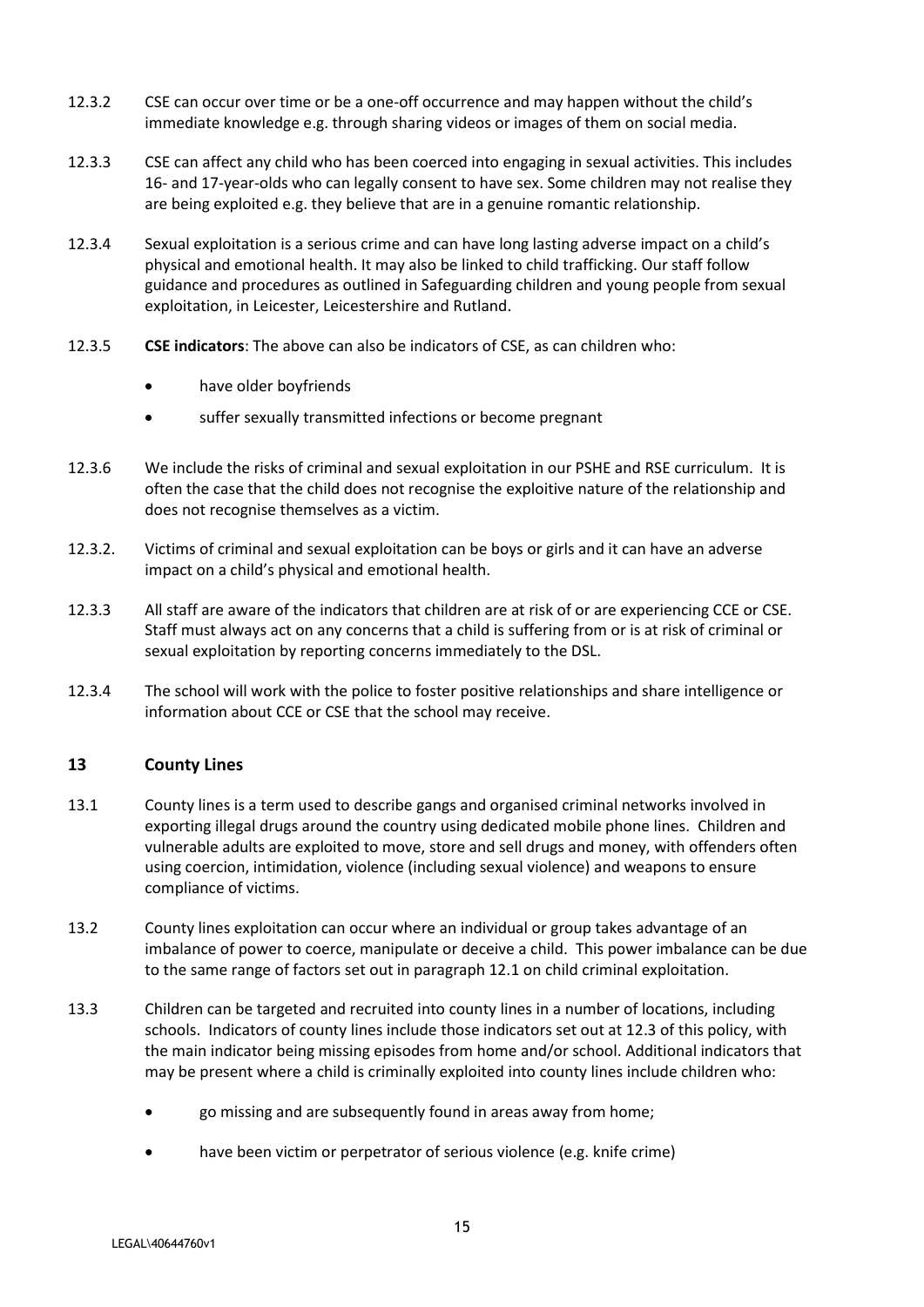- are involved in receiving requests for drugs via a phone line, moving drugs, handing over or collecting money for drugs;
- are exposed to techniques such as 'plugging', where drugs are concealed internally to avoid detection;
- are found in accommodation with which they have no connection or in a hotel room where there is drug activity;
- owe a 'debt bond' to their exploiters;
- have their bank accounts used to facilitate drug dealing.
- 13.4 All staff are aware of indicators that children are at risk from or experiencing child criminal exploitation (CCE). The main indicator is increased absence or going missing from home/care, during which time the child may have been trafficked for the purpose of transporting drugs or money.
- 13.5 Where necessary, searching, screening and confiscation will be used to safeguard children. The school will defer to the guidance document and operate within the school behavior policy.

#### **14 Modern Slavery and Trafficking**

- 14.1. Modern slavery is defined as the recruitment, movement, harbouring or receiving of children, women or men through the use of force, coercion, abuse of vulnerability, deception or other means for the purpose of exploitation. Even if a victim consents and is willing to be moved, trafficking could still be taking place. It involves either the threat of harm or actual harm to the person themselves or their family.
- 14.2 Children may be trafficked for:
	- sexual abuse
	- forced marriage
	- domestic servitude
	- forced labour
	- criminal activity

14.3 Signs a child may be a victim of modern slavery/trafficking includes (but is not limited to):

- **Physical appearance** poor physical condition, malnourishment, untreated injuries, and looking neglected;
- **Isolation**  victims may not be allowed out on their own and may appear to be under the control or influence of people accompanying them, with the absence of a parent or legal guardian. They may not interact and be unfamiliar in their local community;
- **Poor living conditions** victims may be living in dirty, cramped or overcrowded accommodation, with multiple children living and working at the same address/premises;
- **Personal belongings** few possessions, wearing the same clothes each day, and no identification documents; and
- **Reluctant to seek help** victims may avoid eye contact, appear frightened or hesitant to approach people and have lack of trust or concern about making a report through fear of being deported or fear of violence on their family.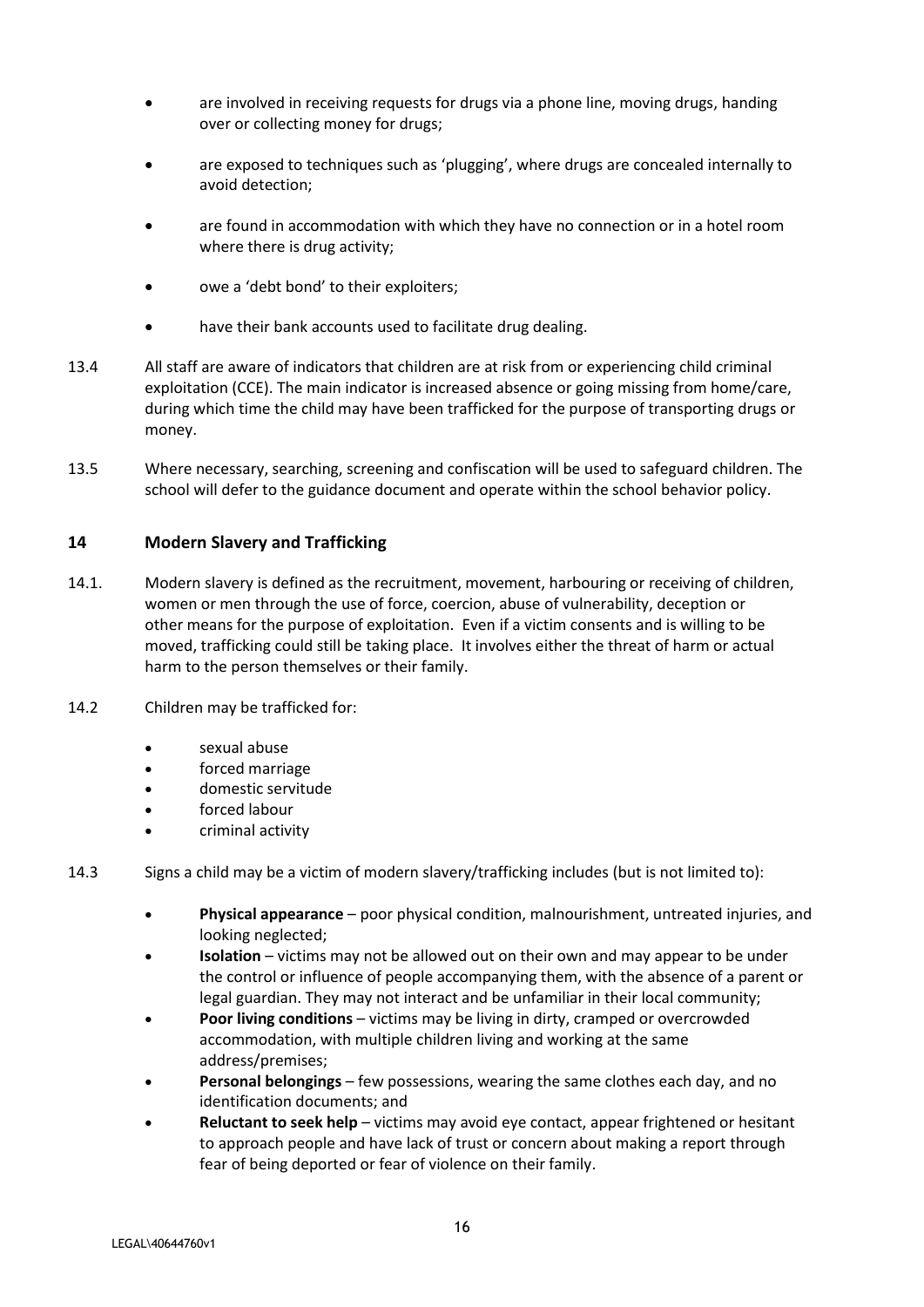14.4 Many children are trafficked into the UK from abroad, but children may also be trafficked around the UK. The number of British children identified as potential victims of modern slavery has more than doubled in a year, prompting concerns about child exploitation by county lines drugs gangs. As is the case with all safeguarding concerns, staff must refer immediately to the DSL any concern they have that a child may be a victim of trafficking.

#### **15 Sharing nudes and semi-nudes**

- 15.1 Sharing photos, videos and live streams online is part of daily life for many children and young people, enabling them to share their experiences, connect with friends and record their lives. Sharing nudes and semi-nudes means the sending or posting online of nude or semi-nude images, videos or live streams by young people under the age of 18. This could be via social media, gaming platforms, chat apps or forums, or carried out offline between devices via services like Apple's AirDrop.
- 15.2 the term 'nudes' is used as it is most commonly recognised by young people and more appropriately covers all types of image sharing incidents. Alternative terms used in education may include 'dick pics' or 'pics'. Other terms used in education include 'sexting', 'youth produced sexual imagery' and 'youth involved sexual imagery;
- 15.3 The motives for taking and sharing nudes and semi-nudes are not always sexually or criminally motivated. Such images may be created and shared consensually by young people who are in a relationship. It is also possible for a young person in a consensual relationship to be coerced into sharing an image with their partner. Incidents may also occur where:
	- children and young people find nudes and semi-nudes online and share them, claiming to be from a peer;
	- children and young people digitally manipulate an image of a young person into an existing nude online;
- 15.3 All incidents involving nude or semi-nude images will be managed as follows:
	- The incident will be referred to the DSL immediately and the DSL will discuss it with the appropriate staff. If necessary, the DSL may also interview the children involved; this may include requesting the child to describe the image in order to ascertain whether a child has been or is at risk of being harmed;
	- Searching, screening and confiscation will be used as appropriate;
	- Parents will be informed at an early stage and involved in the process unless there is good reason to believe that involving parents would put a child at risk of harm;
	- At any point in the process, if there is a concern a young person has been harmed or is at risk of harm we will refer the matter to the police and/or children's social care.
	- The school will have regard to the updated advice for managing incidences of sharing nudes and semi-nudes (UKCIS Dec 2020) when managing these issues  $1$

<u>.</u>

<sup>1</sup> For further guidance, see **'[Sharing nudes and semi-nudes](https://assets.publishing.service.gov.uk/government/uploads/system/uploads/attachment_data/file/759009/Overview_of_Sexting_Guidance.pdf)**', UKCIS.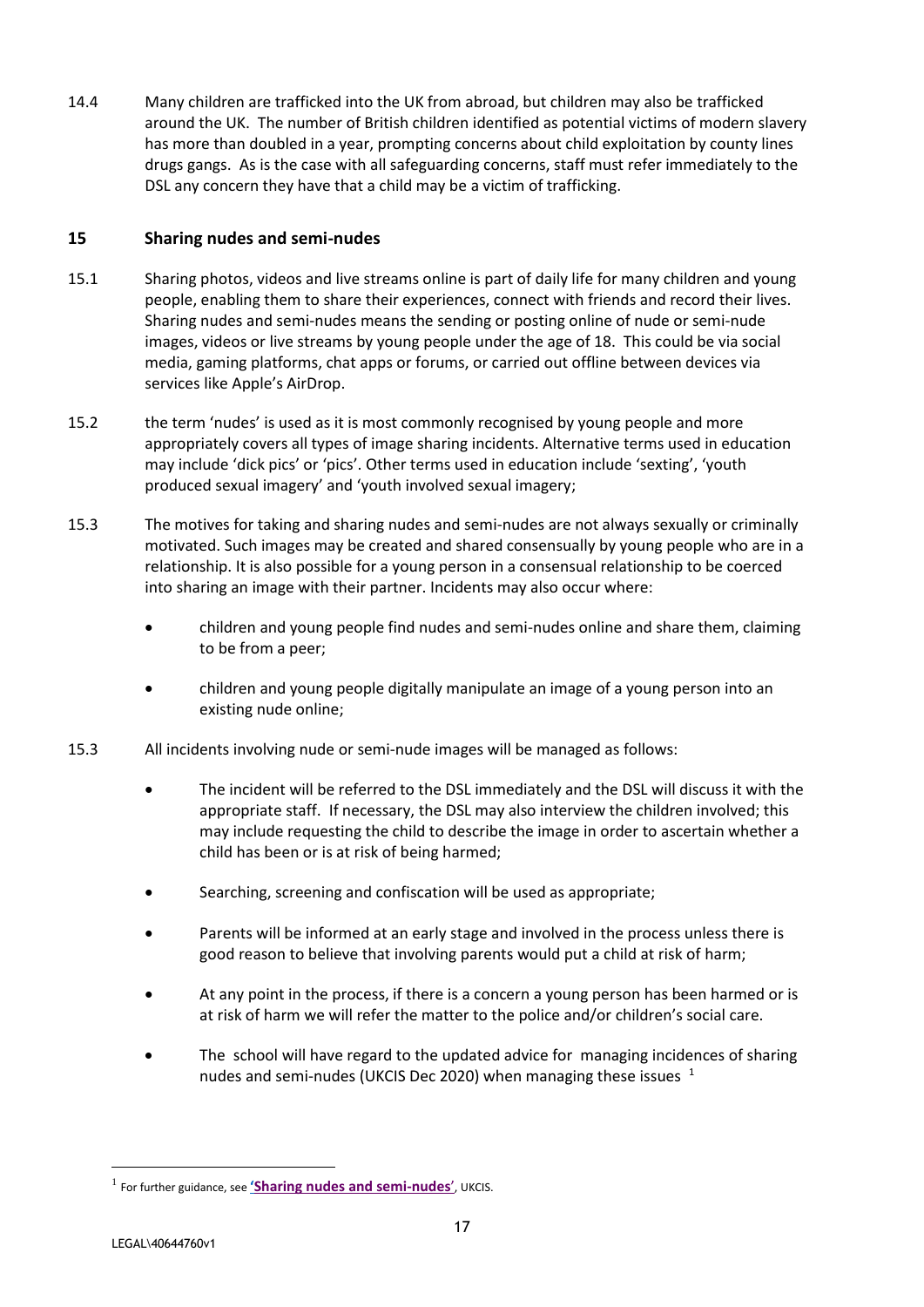## **16 Online safety**

The use of technology has become a significant component of many safeguarding issues; technology often provides the platform that facilitates harm such as child sexual exploitation, radicalisation and sexual predation. It is essential that children are safeguarded from potentially harmful and inappropriate online material. As well as educating children about online risks, we have appropriate filtering and monitoring systems in place to limit the risk of children being exposed to inappropriate content, subjected to harmful online interaction with other users and to ensure their own personal online behaviour does not put them at risk.

Online safety risks can be categorised into four areas of risk:

- **content:** being exposed to illegal, inappropriate or harmful content such as pornography, fake news, misogyny, self-harm, suicide, racist or radical and extremist views;
- **contact:** being subjected to harmful online interaction with other users such as peer to peer pressure and adults posing as children or young adults to groom or exploit children;
- **conduct:** personal online behavior that increases the likelihood of, or causes, harm such as making, sending and receiving explicit images, sharing other explicit images and online bullying;
- **Commerce:** risks such as online gambling, inappropriate advertising, phishing or financial scams.
- 16.1 St Paul's will make all reasonable endeavours to limit children's exposure to the above risks, including teaching children how to stay safe online. Where children may be asked to learn online at home, the school will follow advice provided by the DfE to schools and colleges to do so safely: safeguarding-in-schools-colleges-and-other-providers and [guidance on safeguarding](https://www.gov.uk/guidance/safeguarding-and-remote-education-during-coronavirus-covid-19)  [and remote education](https://www.gov.uk/guidance/safeguarding-and-remote-education-during-coronavirus-covid-19)
- 16.2 The school will consider a whole school approach to online safety. This will include a clear policy on the use of mobile technology in the school. Many children have unlimited and unrestricted access to the internet via 3G, 4G and 5G in particular and the school will carefully consider how this is managed on our premises.
- 16.3 The school has effective filtering and monitoring systems in place to protect children and staff when using the school IT equipment
- 16.4 In line with DfE recommendation, St Paul's will inform parents/carers about specific support and resources to keep their children safe online.
- 16.5 All staff are aware of online risks and should report any concerns to the DSL. See Annex 2 for further details

## **17 Domestic Abuse**

- 17.1 The Domestic Abuse Act 2021 introduces a legal definition of domestic abuse and recognises the impact of domestic abuse on children if they see, hear or experience the effects of abuse.
- 17.2 Domestic abuse is any incident or pattern of incidents of controlling, coercive, threatening behaviour, violence or abuse, between those aged 16 or over who are, or have been, intimate partners or family members regardless of gender or sexuality. It includes people who have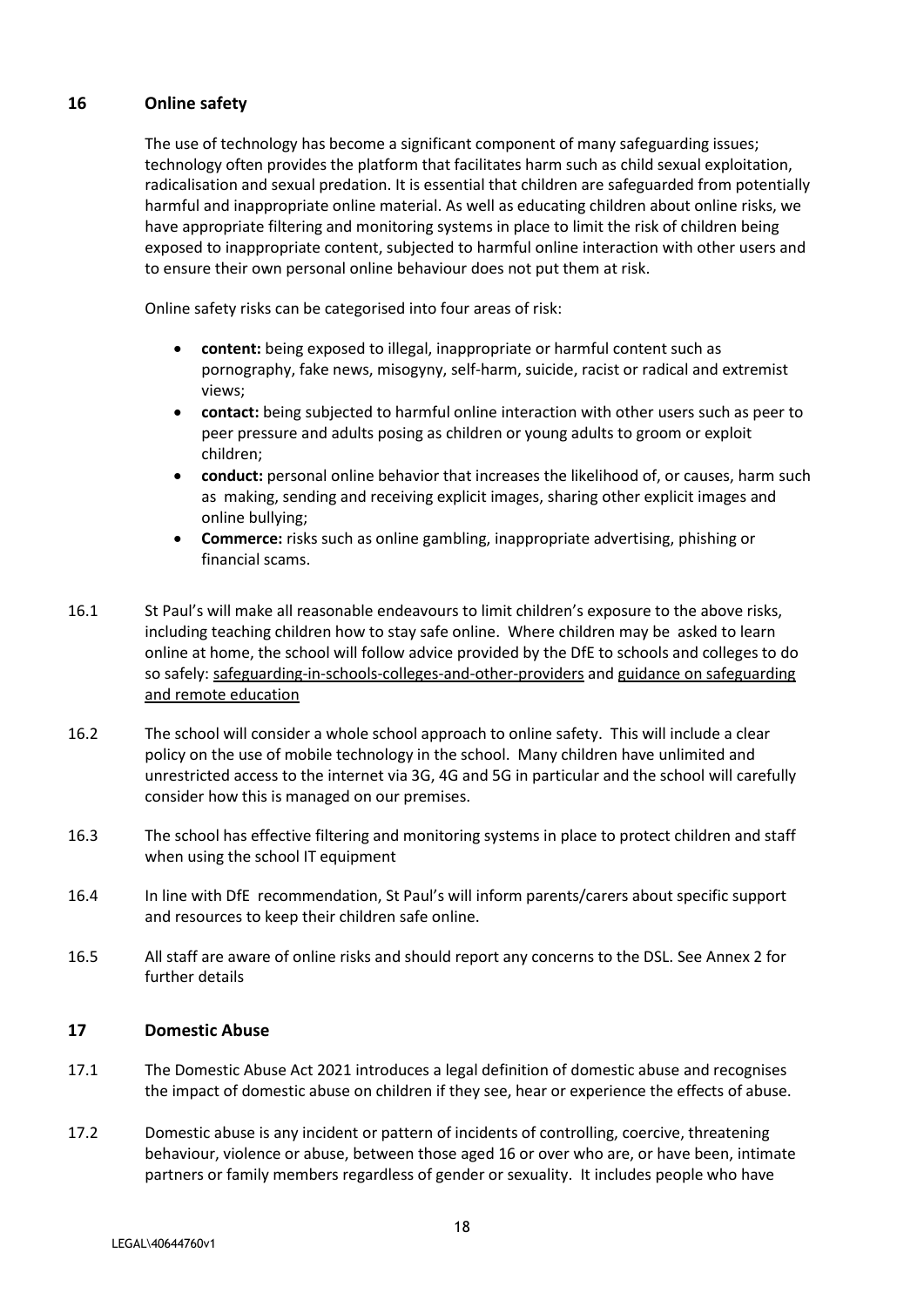been or are married, are or have been civil partners, have agreed to marry one another or each have or have had a parental relationship in relation to the same child. It can include psychological, physical, sexual, financial and emotional abuse.

- 17.3 Anyone can be a victim of domestic abuse, regardless of sexual identity, age, ethnicity, socioeconomic status, sexuality or background and domestic abuse can take place inside or outside the home.
- 17.4 Children can witness and be adversely affected by domestic violence in their home life. Experiencing domestic abuse and exposure to it can have a serious emotional and psychological impact on children, and in some cases, a child may blame themselves for the abuse or may have had to leave the family home as a result. The pattern of abuse by coercive control abuse creates high levels of anxiety and fear. This has a significant impact on children and young people, both directly as victims in their own right, and indirectly due to the impact the abuse has on the parent being abused. Children may also be forced to participate in controlling or coercive behaviour towards the parent who is being abused.
- 17.5 Where police have been called to a domestic abuse incident where children are resident in the household and/or witnessed that incident, the police will notify the Operation Encompass Team at the local authority, who will inform the DSL the following morning. This ensures that the school has up to date safeguarding information about the child and can offer discrete support.
- 17.6 Through the RSHE programme St Paul's will teach children and young people about healthy relationships to build understanding and resilience against abuse of this nature.
- 17.7 All staff are aware of the impact domestic abuse can have on a child. If any of our staff are concerned that a child has witnessed domestic abuse and violence, they will report their concerns immediately to the DSL.

#### **18 Honour-Based Abuse**

- 18.1 So-called 'honour-based' abuse (HBA) encompasses actions taken to protect or defend the honour of the family and/or the community, including female genital mutilation (FGM), forced marriage and practices such as breast ironing. All forms of so-called HBA are abuse (regardless of the motivation) and should be managed and escalated as such.
- 18.2 Abuse committed in the context of preserving 'honour' often involves a wider network of family or community pressure and can include multiple perpetrators. Our staff are aware of this dynamic and additional risk factors and we take them into consideration when deciding what safeguarding action to take.
- 18.3 If staff are concerned that a child may be at risk of HBA or has suffered from HBA, they must contact the designated safeguarding lead as a matter of urgency.

#### **18.2 Female Genital Mutilation**

- 18.2.1 FGM comprises all procedures involving partial or total removal of the external female genitalia or other injury to the female genital organs. It is illegal and a form of child abuse with longlasting harmful consequences.
- 18.2.2 FGM is carried out on females of any age, from babies to teenagers to women. Our staff are trained to be aware of risk indicators, including concerns expressed by girls about going on a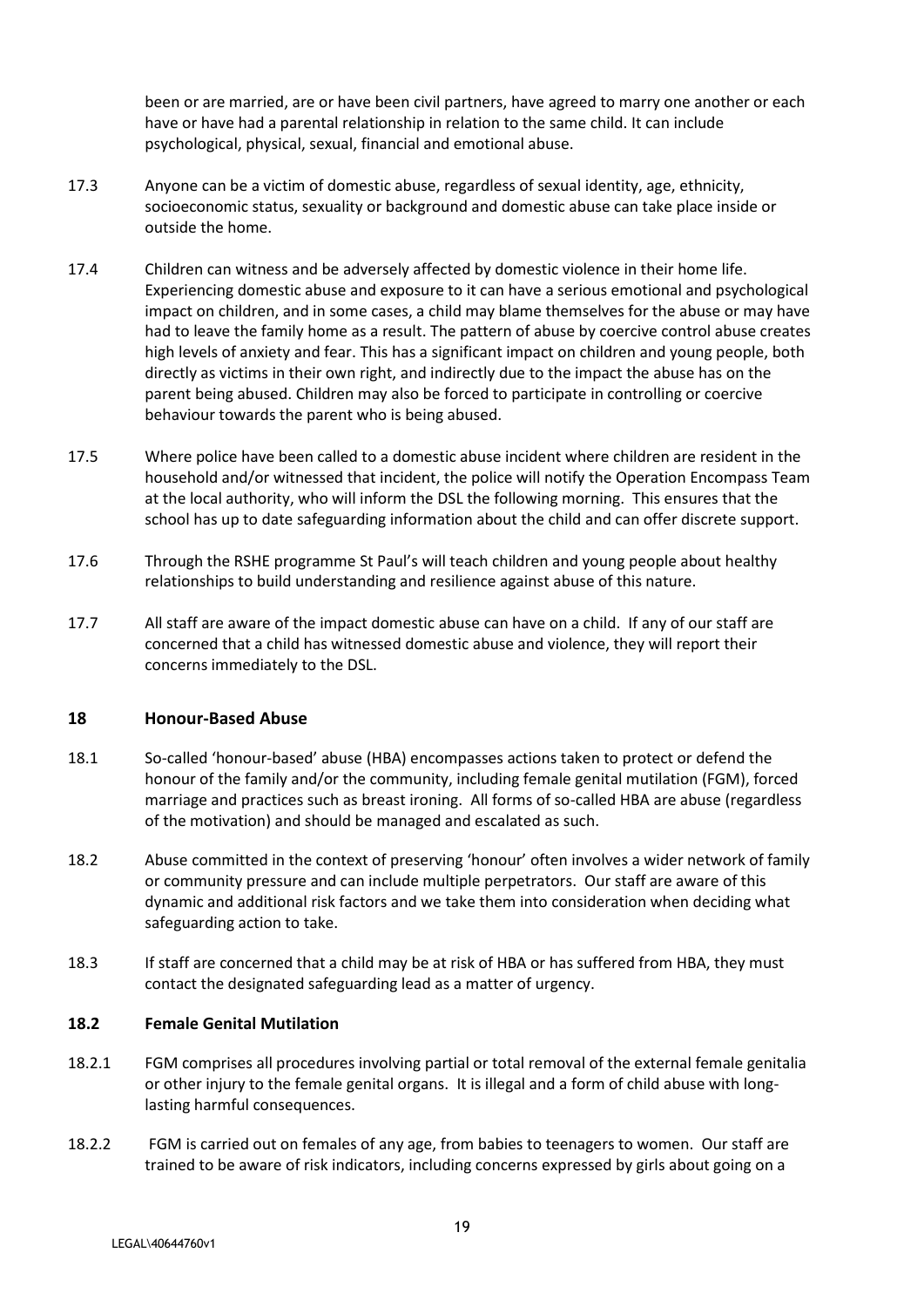long holiday during the summer break, a visiting female elder (staff should not assume that FGM only happens outside the UK), a mother or sister who has undergone FGM, low level of integration into UK society or talk of a special procedure or celebration to become a woman.

- 18.2.3 In their response to FGM, St Paul's takes into account the updated government guidance, 'multi-agency statutory guidance on female genital mutilation' 2020. If any professional suspects that a girl has undergone FGM their designated safeguarding lead must be informed and an immediate referral should be made to the local authority's children's social care department.
- 18.2.4 If staff are concerned that a child may be at risk of FGM, they will follow the school's safeguarding protocols and inform the designated safeguarding lead without delay. Where there is an imminent or serious risk, an emergency response by the designated safeguarding lead may be required, either an urgent referral to social services and/or potentially contacting the police.
- 18.2.5 Under the FGM mandatory reporting duty, teachers also have a legal duty to report to the police where they discover that FGM has been carried out on a child under 18. In such circumstances, teachers must personally report the matter to the police as well as informing the DSL.

#### **18.3 Forced Marriage**

- 18.3.1 A forced marriage is one entered into without the full and free consent of one or both parties and where violence, threats or any other form of coercion is used to cause a person to enter into a marriage. Coercion may include physical, psychological, financial, sexual and emotional pressure or abuse. Forced marriage is illegal.
- 18.3.2 Our staff are trained to be aware of risk indicators, which may include being taken abroad and not being allowed to return to the UK.
- 18.3.3 Forced marriage is not the same as arranged marriage, which is common in many cultures.
- 18.3.4 If staff are concerned that a child may be at risk of forced marriage, they should speak to the designated safeguarding lead immediately.

#### **19 Radicalisation and Extremism**

- 19.1 Extremism is defined as vocal or active opposition to fundamental British values, including democracy, the rule of law, individual liberty and mutual respect and tolerance of different faiths and beliefs. Radicalisation refers to the process by which a person comes to support terrorism and extremist ideologies associated with terrorist groups.
- 19.2 Children are vulnerable to extremist ideology and radicalisation. Whilst Islamist fundamentalism is the most widely publicised, extremism and radicalisation can occur in other cultures, religions and beliefs, including the far right and white supremacy. Our staff are trained to identify those at risk of being radicalised or drawn into extremism.
- 19.3 As part of the Counter Terrorism and Security Act 2015, schools have a duty to 'prevent people being drawn into terrorism'. This has become known as the 'Prevent Duty'.
- 19.4 If staff are concerned that a child may be at risk of radicalisation or being drawn into extremism, they should speak to the designated safeguarding lead, who has received training about the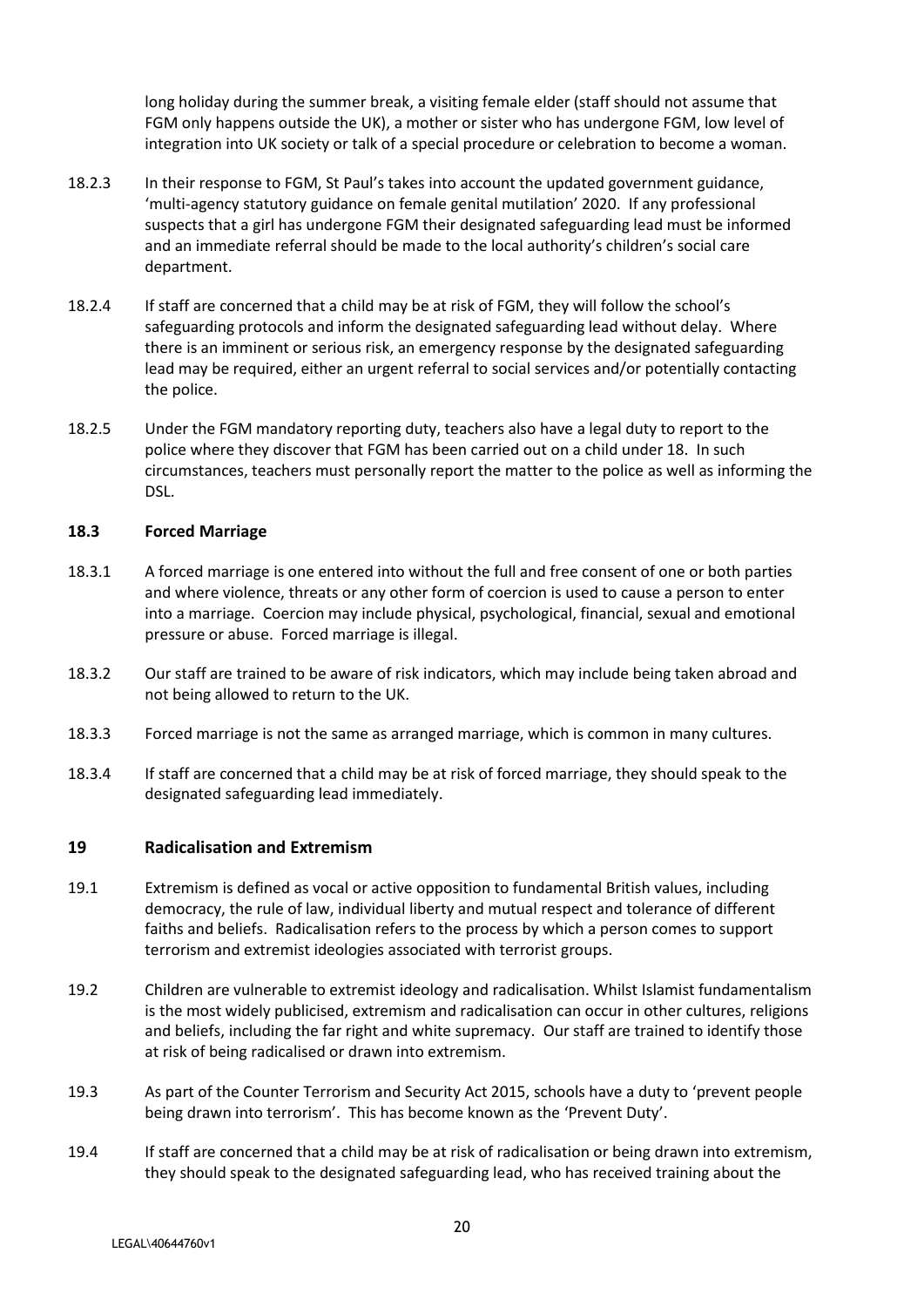Prevent Duty and tackling extremism and is able to support staff with any concerns they may have.

19.5 At St Paul's we use the curriculum to ensure that children and young people understand how people with extreme views share these with others, especially using the internet. We are committed to ensuring that our pupils are offered a broad and balanced curriculum that aims to prepare them for life in modern Britain. Teaching the school's core values alongside the fundamental British Values supports quality teaching and learning, whilst making a positive contribution to the development of a fair, just and civil society.

## **20 Allegations made against/Concerns raised in relation to teachers, including supply teachers, other staff, volunteers and contractors**

- 20.1 At St Paul's we recognise the possibility that adults working in the school or on behalf of the school may harm children. If an allegation is made or low-level concern is raised against a member of staff, including supply staff, contractor or a volunteer, our set procedures must be followed as described in our 'Allegations made against/Concerns raised in relation to teachers, including supply teachers, other staff, volunteers and contractors' Policy, which can be accessed on the Trust extranet. The full procedures for managing such allegations or concerns are set out in Part Four od Keeping children safe in education, 2021.
- 20.2 We provide our staff with advice regarding their personal online activity and we have clear rules regarding electronic communications and online contact with pupils. It is considered a serious disciplinary issue if staff breach these rules.
- 20.3 Our Staff Code of Conduct sets out St Paul's expectations of staff and is signed by all staff members to confirm that they have read, understood and will comply with the expectations.
- 20.4 Any concerns about the conduct of adults in the school or those working on behalf of the school should be reported to the Principal without delay (or where that is not possible, to the Designated Safeguarding Lead);
- 20.5 any safeguarding concerns or allegations about the Principal should be communicated in writing to the Chief Executive Officer (CEO) of St Thomas Aquinas Catholic Multi-Academy Trust.
- 20.6 Allegations made against staff who no longer work at the school will be reported to the police.
- 20.7 Safeguarding concerns and allegations against members of staff should be reported whether they take place on the school premises or offsite.

## **21 Whistle blowing if you have concerns about a colleague**

21.1 It is important that all staff and volunteers feel able to raise concerns about a colleague's practice. The Trust's whistleblowing Policy, available on St Thomas Aquinas Trust extranet, allows staff to raise concerns or make allegations about suspected wrongdoing and for an appropriate enquiry to take place. If a member of staff reasonably believes they have discovered serious malpractice within the school, ideally, they should raise these concerns with their line manager. However, if, for whatever reason this is not possible or appropriate, they should contact the Principal.

> If a member of staff suspects that the Principal may be involved in the malpractice, then they should contact in writing to the CEO of The Trust.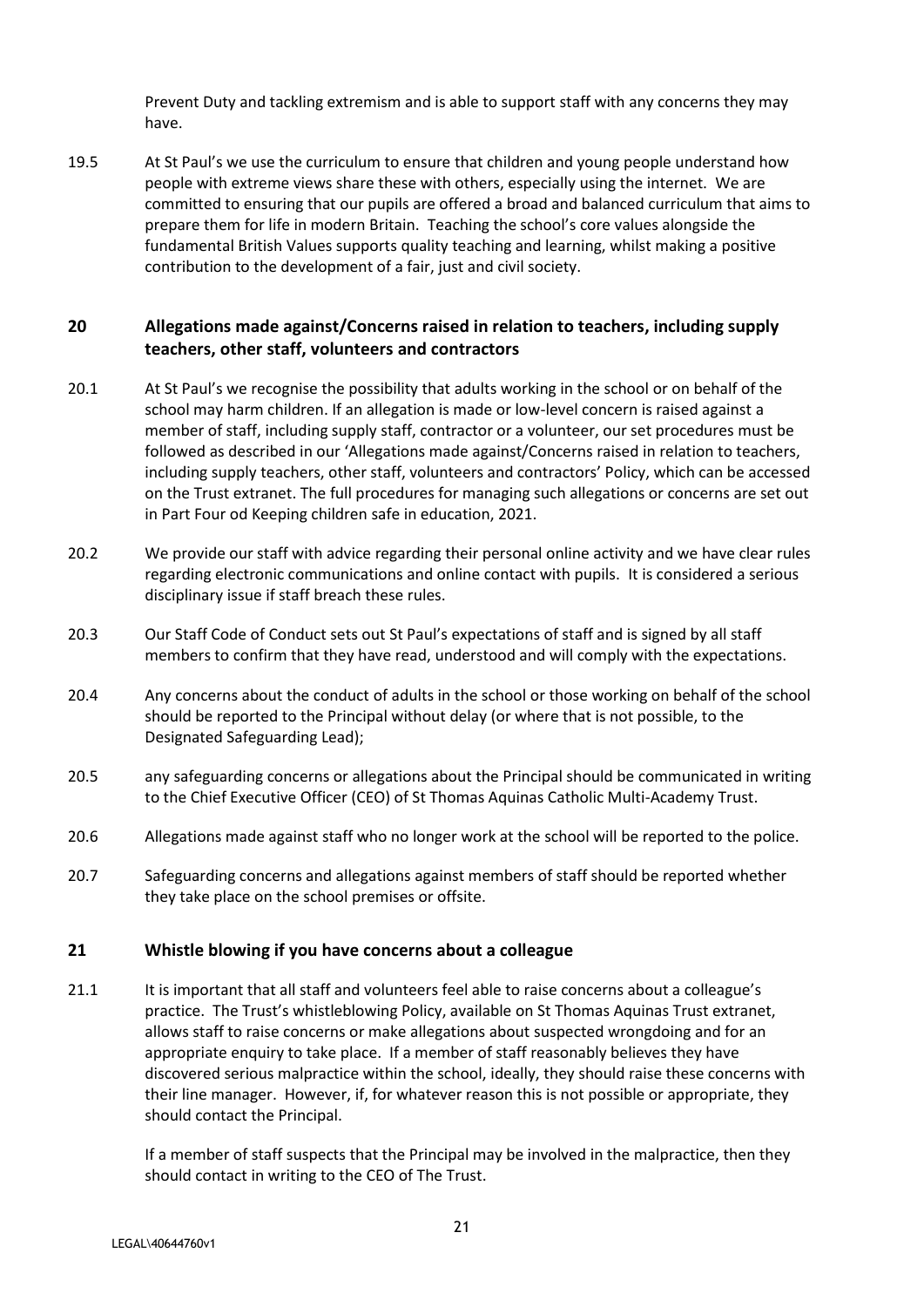- 21.2 Staff may also report their concerns directly to children's social care or the police if they believe direct reporting is necessary to secure action.
- 21.3 The NSPCC runs a whistleblowing helpline on behalf of the government, which offers free advice and support to professionals with concerns about how child protection issues are being handled in their own or another organisation: Contact details are: 0808 800 5000, email [help@nspcc.org.uk.](mailto:help@nspcc.org.uk)

#### **22 Safer recruitment**

- 22.1 The governing body and our senior leadership team are responsible for ensuring we follow recruitment procedures that help to deter, reject or identify people who might harm children. When doing so we check and verify the applicant's identity, qualifications and work history in accordance with Part Three of Keeping Children Safe in Education 2021 and the local safeguarding partners arrangements.
- 22.2 When using supply staff, we will obtain written confirmation from supply agencies or thirdparty organisations that staff they provide have been appropriately checked and are suitable to work with children. Trainee teachers will be checked either by the school or by the training provider, from whom written confirmation will be obtained confirming their suitability to work with children.
- 22.3 We ensure that our volunteers undergo a risk assessment, are appropriately checked and supervised in school. We check the identity of all contractors working on site and request DBS checks where required by Keeping Children Safe in Education (2021). Contractors who have not undergone checks will not be allowed to work unsupervised during the school day.
- 22.4 The school maintains a single central record of recruitment checks undertaken, which is monitored for compliance by the Trust. Our recruitment policy and procedures can be accessed on St Thomas Aquinas Trust extranet.

## **23 Site security**

Visitors are asked to sign in at the school reception and are given a badge, which confirms they have permission to be on site. If visitors have undergone the appropriate checks, they can be provided with unescorted access to the school site. Visitors who have not undergone the required checks will be escorted at all times.

#### **24 Child protection procedures**

#### **24.1 Recognising abuse**

- 24.1.1 Abuse and neglect are forms of maltreatment. Somebody may abuse or neglect a child by inflicting harm or by failing to act to prevent harm. Abuse may be committed by adult men or women and by other children and young people.
- 24.1.2 Keeping Children Safe in Education (DfE 2021) refers to four categories of abuse. These are set out at Appendix 1 along with indicators of abuse.
- 24.1.3 If a member of staff is unsure about the signs that may indicate abuse, neglect or a mental health issue, they should speak to the DSL.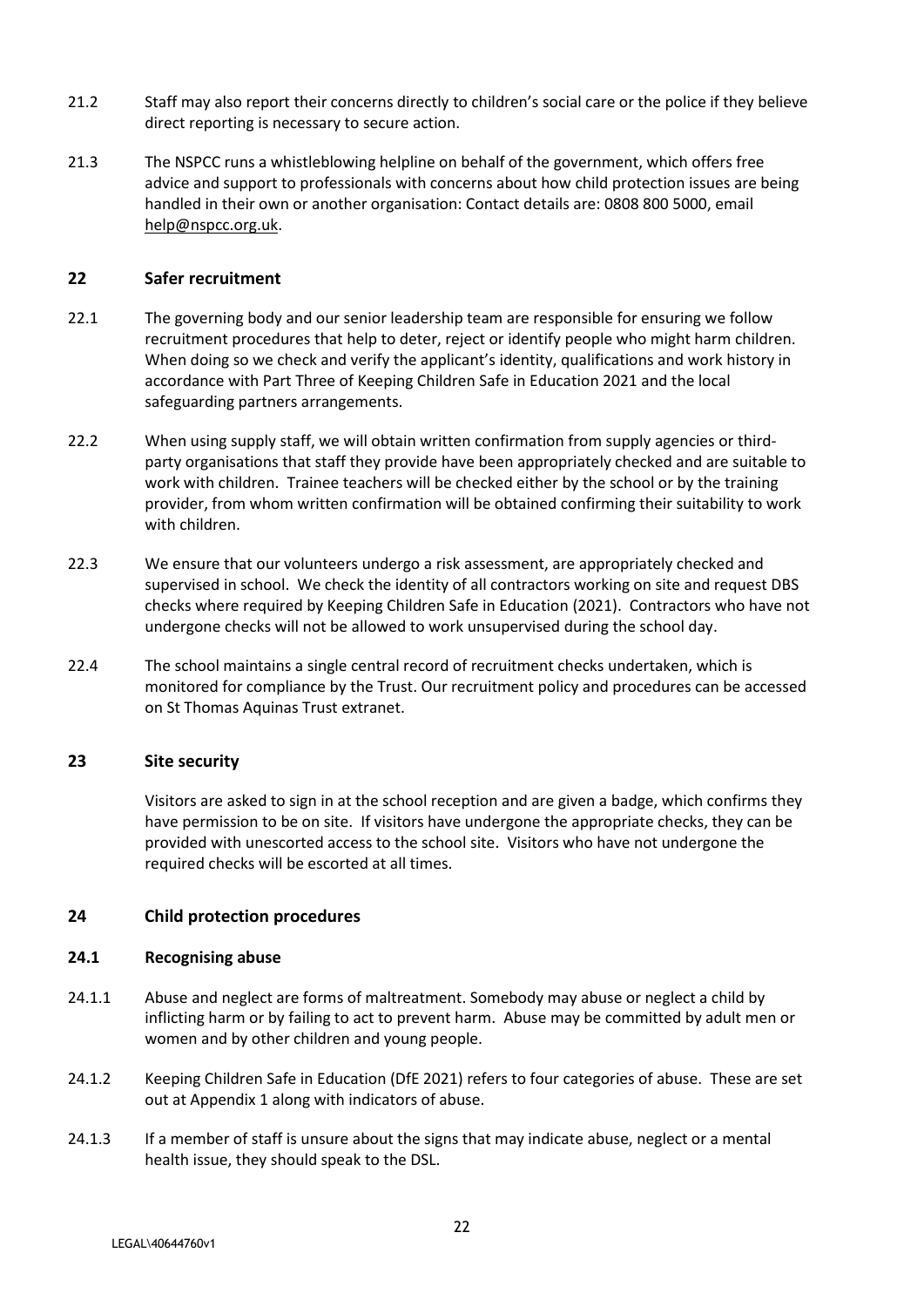#### **24.2 Taking action**

Any child could become a victim of abuse. Key points for staff to remember for taking action are:

- in an emergency take the action necessary to help the child, if a child is in immediate danger, call 999;
- record your concern on CPOMS or on the school's safeguarding form if you cannot access CPOMS and report to the DSL as soon as possible.
- share information on a need-to-know basis only and do not discuss the issue with colleagues, friends or family

## **24.3 If you are concerned about a pupil's welfare**

- 24.3.1 Staff may suspect that a pupil may be at risk. This may be because the pupil's behaviour, attendance or their appearance has changed or physical signs are noticed. In these circumstances, staff will give the pupil the opportunity to talk and ask if they are OK.
- 24.3.2 If the pupil does reveal that they are being harmed, staff should follow the advice below.
- 24.3.3 There will be many occasions when a member of staff is concerned about a child and a child does not directly disclose abuse or neglect. If the child does not reveal that they are being or have been harmed, but staff have concerns about the child, they should report this to the DSL immediately.
- 24.3.4 Staff, parents and members of the wider community should never assume that someone else will report concerns. Everyone has a responsibility to safeguard children and should always report concerns, however minor.

#### **24.4 If a pupil discloses to you**

If a pupil tells a member of staff about a risk to their safety or wellbeing, the staff member will:

- remain calm and not overreact
- allow them to speak freely
- not be afraid of silences
- not ask leading questions
- give reassuring nods or words of comfort 'I'm so sorry this has happened to you', 'I want to help', 'This isn't your fault', 'You are doing the right thing in talking to me'
- not automatically offer physical touch as comfort
- let the pupil know that in order to help them they must pass the information on to the DSL
- tell the pupil what will happen next
- complete a CPOMs report or use the **school's** safeguarding form if you cannot access CPOMS and pass it to the DSL as soon as possible
- report verbally to the DSL even if the child has promised to do it by themselves

#### **24.5 Notifying parents**

St Paul's will normally seek to discuss any concerns about a pupil with their parents. If the school believes that notifying parents could increase the risk to the child or exacerbate the problem, advice will first be sought from children's social care and/or the police before parents are notified.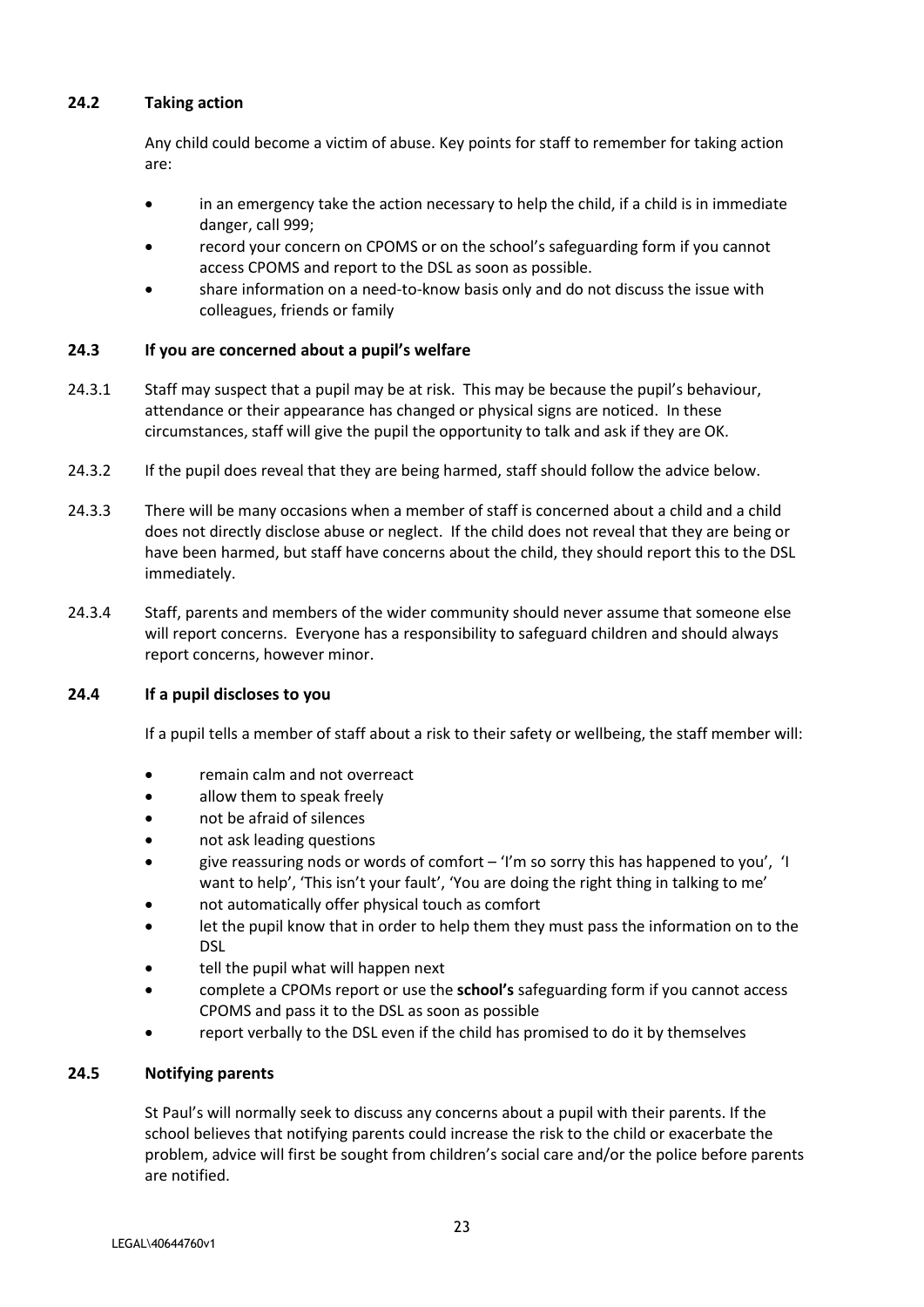The school will always adhere to the Data Protection Act (2018) and the General Data Protection Regulation (2018).

#### **25 Responding to a safeguarding concern**

- 25.1 The DSL will make a decision about the appropriate action to take following a safeguarding concern or direct disclosure. This may include:
	- Managing support internally;
	- Implementing early help intervention;
	- Starting an early help assessment for targeted support; or
	- Referring the case or incident to children's social care for statutory intervention.
- 25.2 The DSL will make a referral to children's social care if it is believed that a pupil is suffering or is at risk of suffering significant harm. The pupil (subject to their age and understanding) and the parents will be told that a referral is being made, unless to do so would increase the risk to the child.
- 25.3 The school follows Keeping children safe in Education (2021) as well as local threshold<sup>2</sup> and reporting guidance when deciding whether to refer a child to children's social care.
- 24.4 Staff should follow the reporting procedures outlined in this policy by making a referral to the DSL. However, they may also share information directly with children's social care or the police if they are convinced that a direct report is required or if the Safeguarding Lead, the deputies, the Principal or the Chair of Governors are not available, and a referral is required immediately.

In the event that a member of staff (who is not the DSL or DDSL) needs to make a referral to children's social care they should:

| Leicester      | Call 0116 454 1004 to discuss | http://www.lcitylscb.org/what-    |
|----------------|-------------------------------|-----------------------------------|
|                | concerns                      | to-do-if-you-are-concerned-       |
|                | Complete a Multi-Agency       | about-a-child/                    |
|                | Referral Form (MARF)          |                                   |
| Leicestershire | Call 0116 3050005 to discuss  | https://lrsb.org.uk/uploads/marf- |
|                |                               |                                   |
|                | concerns                      | form.pdf                          |
|                | Complete a Multi-Agency       |                                   |

If a member of staff other than the DSL or DDSL makes a referral, they should inform the DSL as soon as possible.

<sup>&</sup>lt;u>.</u> <sup>2</sup> For more information about local threshold guidance, see http://www.lcitylscb.org/media/1641/llr-thresholdsdocument.pdf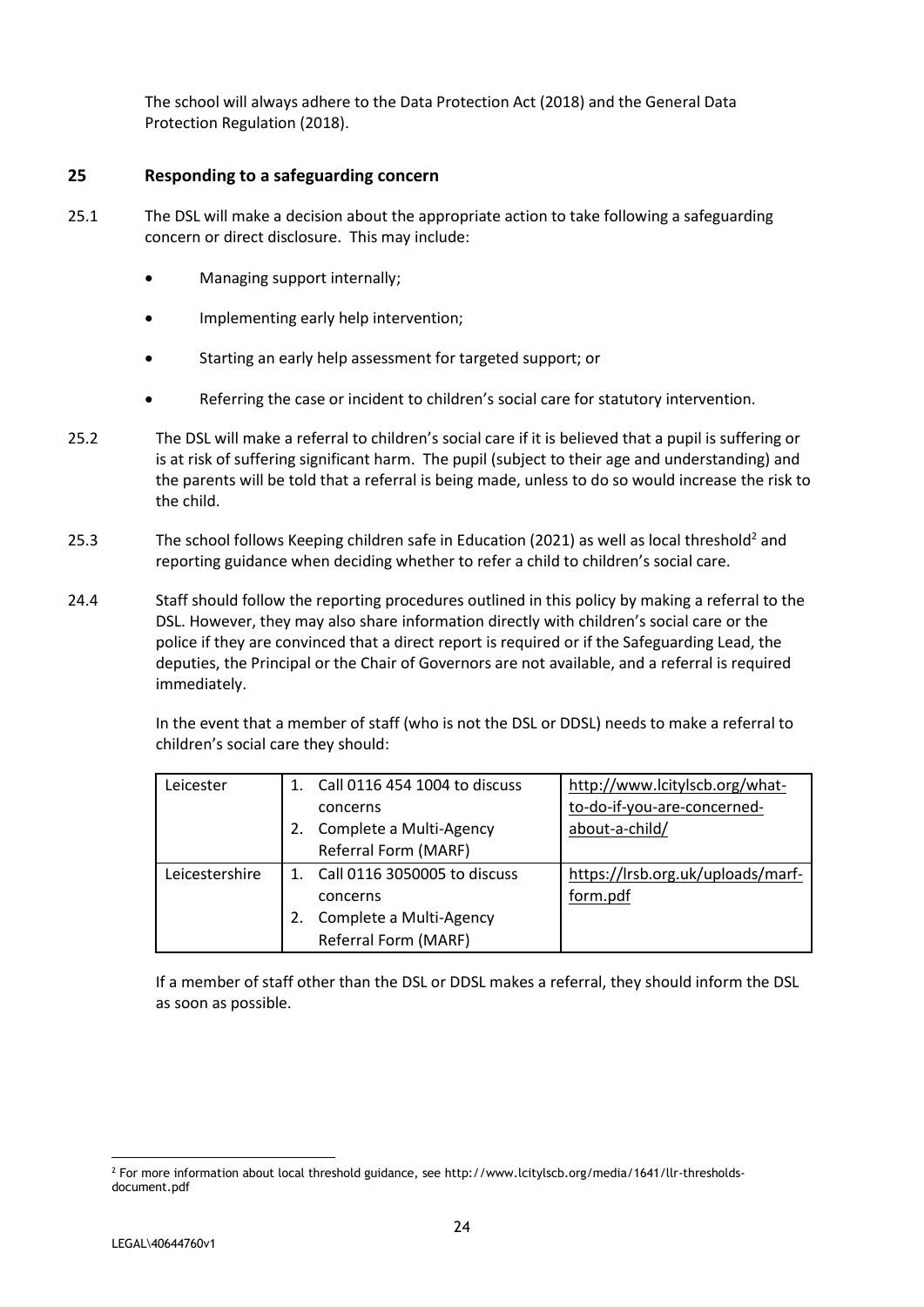## **26 Confidentiality and sharing information**

Child protection issues necessitate a high level of confidentiality. Staff should only discuss concerns with the Designated Safeguarding Lead, Principal, Chair of Governors or in cases of safeguarding concerns or allegations against the Principal, the CEO of St Thomas Aquinas Trust.

#### **26.1 Sharing information**

- 26.1.1 The DSL will normally obtain consent from the parents to share child protection information. Where there is good reason to do so, for example if it is believed that it would put the child at risk, the DSL may share information *without* consent, and will record the reason for deciding to do so.
- 26.1.2 Information sharing will take place in a timely and secure manner and only when it is necessary and proportionate to do so and the information to be shared is relevant, adequate and accurate.
- 26.1.3 Information sharing decisions will be recorded, whether or not the decision is taken to share.
- 26.1.4 The UK GDPR and Data Protection Act 2018 do not prevent the sharing of information with relevant agencies for the purposes of keeping children safe. Fears about sharing information must not be allowed to stand in the way of the need to promote the welfare and protect the safety of children. This includes allowing practitioners to share information without consent. If any member of staff receives a request from a pupil or parent to see child protection records, they will refer the request to the Data Protection Officer.
- 26.1.5 If a member of staff has concerns about a child's welfare and considers that they may be a child in need or that the child has suffered or is likely to suffer significant harm, they should share this information with children's social care and/or the police. It is particularly important to share information when a child moves from one local authority to another, due to the risk that information **pertinent to keeping the child safe could be lost.**

## **26.2 Storing information**

- 26.2.1 Child protection information will be stored separately from the pupil's school file and the school file will be 'tagged' to indicate that separate information is held. It will be stored and handled in line with the Trust's Retention and Destruction Policy.
- 26.2.2 Our Confidentiality and Information Sharing policy and the Retention and Destruction policy are available to parents and pupils on request.

## **27 Special Circumstances**

## **27.1 Looked after children**

The most common reason for children becoming looked after is as a result of abuse or neglect. The school ensures that staff have the necessary skills and understanding to keep looked after children safe. Appropriate staff have information about a child's looked after status and care arrangements, including the level of authority delegated to the carer by the authority looking after the child. The designated teacher for looked after children and the DSL have details of the child's social worker and the name and contact details of the local authority's virtual head for children in care.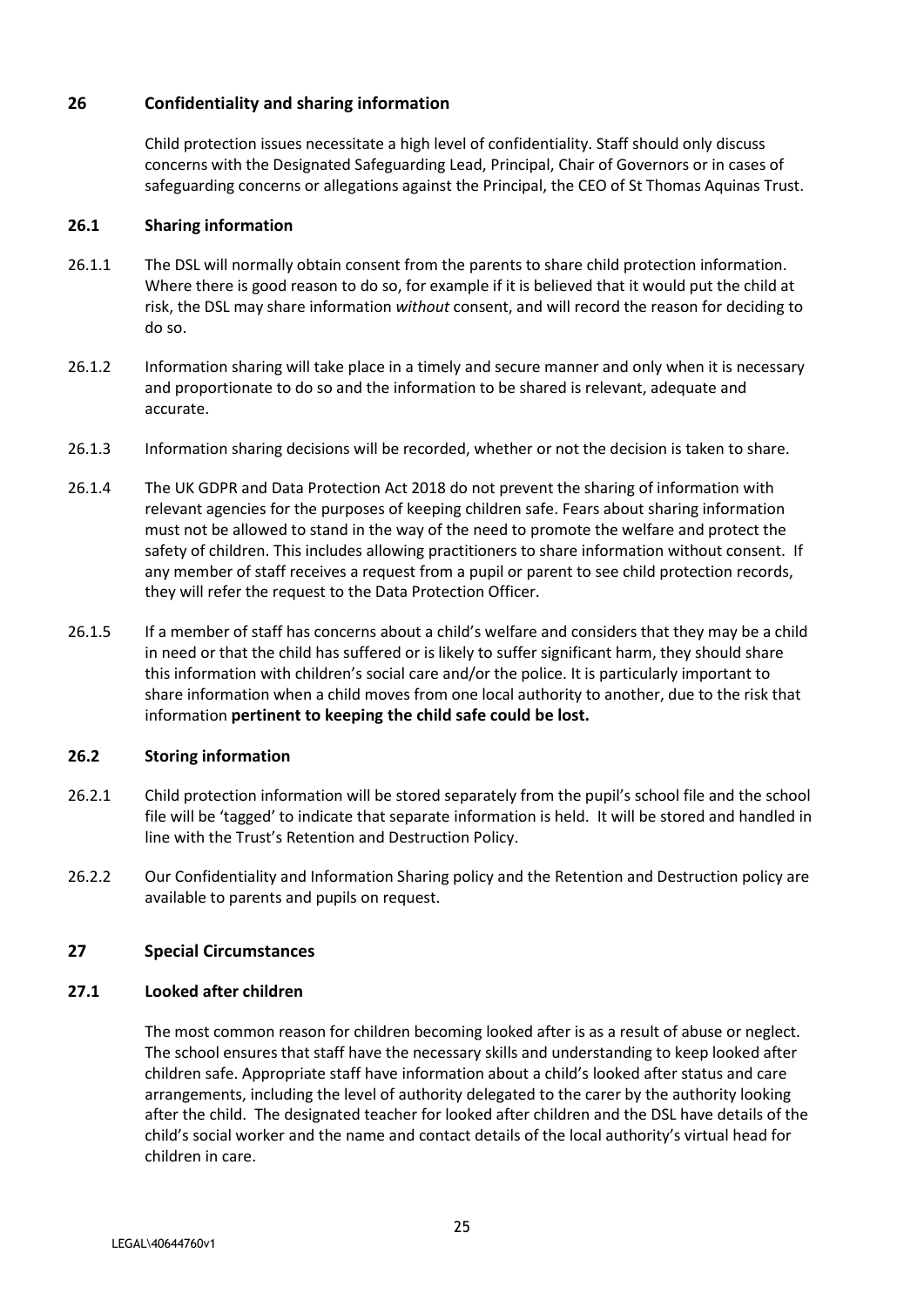#### **27.2 Children who have a social worker**

27.2.1 Children may need a social worker due to safeguarding or welfare needs. Local authorities will share this information with us, and the DSL will hold and use this information to inform decision about safeguarding and promoting the child's welfare.

#### **27.3 Work Experience**

- 27.3.1 The school has detailed procedures to safeguard pupils undertaking work experience, including arrangements for checking people who provide placements and supervise pupils on work experience, which are in accordance with statutory guidance.
- 27.4.1 The school may make arrangements for pupils to stay with host families, for example during a foreign exchange trip or sports tour. When we do, we follow the guidance set out in the statutory guidance to ensure hosting arrangements are as safe as possible.
- 27.4.2 Schools cannot obtain criminal record information from the Disclosure and Barring Service about adults abroad. Where pupils stay with host families abroad we will agree with the partner schools a shared understanding of the safeguarding arrangements. Our Designated Safeguarding Lead will ensure the arrangements are sufficient to safeguard our pupils and will include ensuring pupils understand who to contact should an emergency occur or a situation arise which makes them feel uncomfortable. We will also make parents aware of these arrangements.
- 27.4.3 Some overseas pupils may reside with host families during school terms and we will work with the local authority to check that such arrangements are safe and suitable.

#### **27.5 Homelessness Duty**

27.5.1 The Homelessness Reduction Act 2017 placed duties on local authorities to intervene at earlier stages to prevent homelessness in their area. It placed a duty to refer, which applies to child protection, anyone they consider are or may become homeless or threatened with homelessness. St Paul's will work together with social care and housing authorities as appropriate where they consider a child or young person may be homeless or at risk of being made homeless. Where applicable, we will work within the Homelessness Code of Guidance, including the guidance on prevention of homelessness and provision of accommodation for 16 and 17-year-old young people who may be homeless or require accommodation.

## **28 Private fostering arrangements**

- 28.1 A private fostering arrangement occurs when someone other than a parent or a close relative cares for a child for a period of 28 days or more, with the agreement of the child's parents. It applies to children under the age of 16 or aged under 18 if the child is disabled. By law, a parent, private foster carer or other persons involved in making a private fostering arrangement must notify children's services as soon as possible.
- 28.2 Whilst most privately fostered children are appropriately supported and looked after, they are a potentially vulnerable group who should be monitored by the local authority, particularly when the child has come from another country. In some cases, privately fostered children are affected by abuse and neglect, or may be victims of trafficking, child sexual exploitation or modern-day slavery.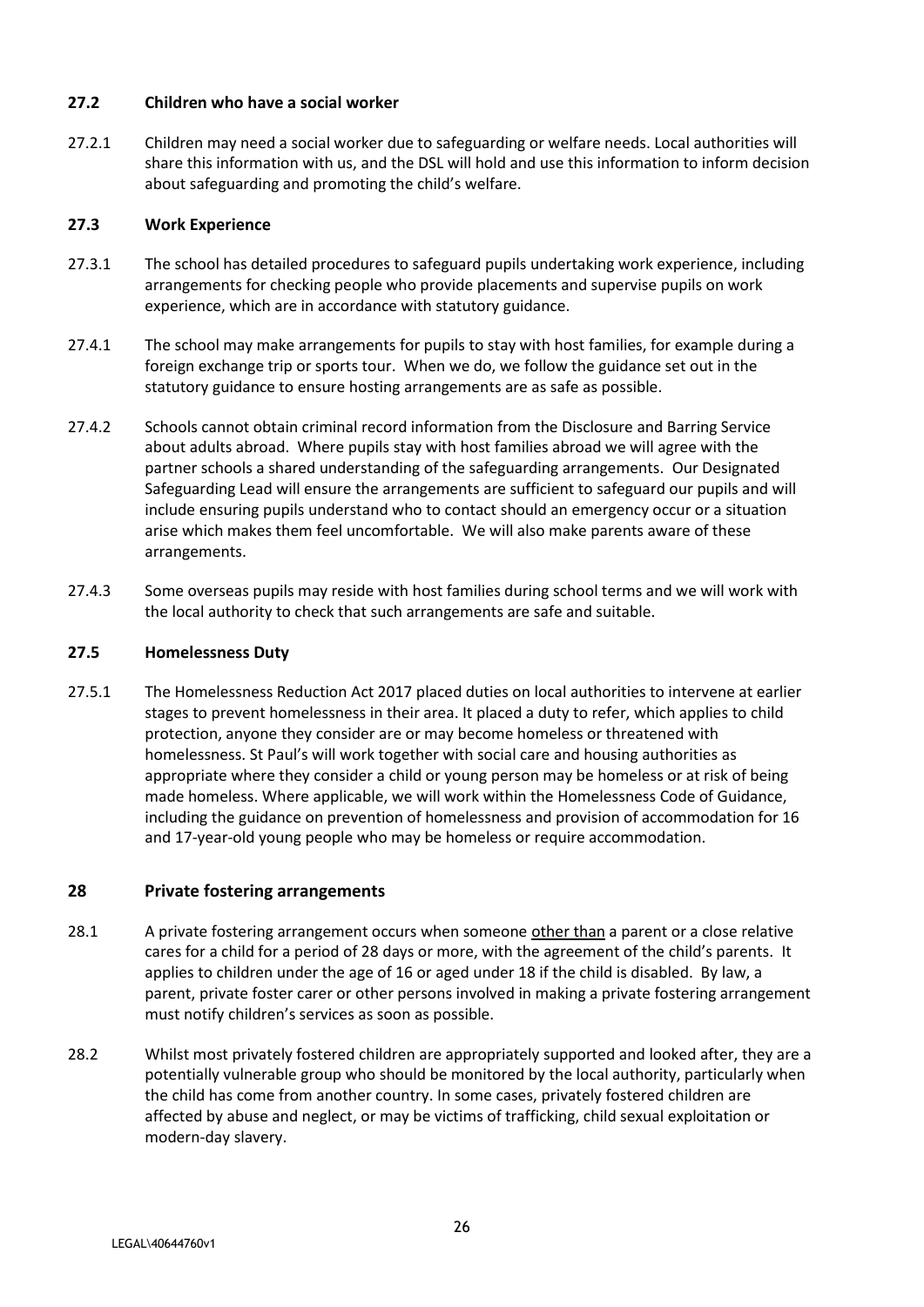- 28.3 On admission to the school, we will take steps to verify the relationship of the adults to the child who is being registered.
- 28.4 Where a member of staff becomes aware that a pupil may be in a private fostering arrangement they will tell the DSL and the school will discharge its mandatory duty to notify the local authority of the circumstances.

#### **30 Local Priorities**

The local authority and LSCPB have their own priorities which reflect the are in which our school is based. Some of these include being aware of knife crime, gang related issues, Radicalisation, county lines, criminal activity, . We work closely with other agencies including the Police, community groups and social care.

#### **31 Related safeguarding policies**

St Paul's governing body's legal responsibility for the safeguarding of the children goes beyond child protection. Their duty is to ensure that safeguarding permeates all activities and functions. This policy therefore complements and supports a range of other policies, for instance:

Staff Code of Conduct;

The school's Behavior policy, including drug and alcohol abuse;

First aid and the administration of medicines;

Anti-bullying, including cyber bullying, prejudice-based and discriminatory bullying;

Relationships Education, Relationships and sex education and health education;

Equal opportunities;

Physical intervention and restraint;

Special educational needs and disability;

Looked after and previously looked after children;

Complaint's procedure**;**

Work experience and extended work placements;

Acceptable use of IT;

Mobile phone and camera use;

Extended school activities;

STA Whistleblowing Policy;

Allegations made against/Concerns raised in relation to teachers, including supply teachers, other staff volunteers and contractors.

Resolving practitioner disagreements and escalation of concerns (LSCP policy)

Retention and destruction policy;

Online safety;

Recruitment and selection;

Critical Incident Plan;

Data Protection and Privacy Notice;

Lone working/home visits risk assessment;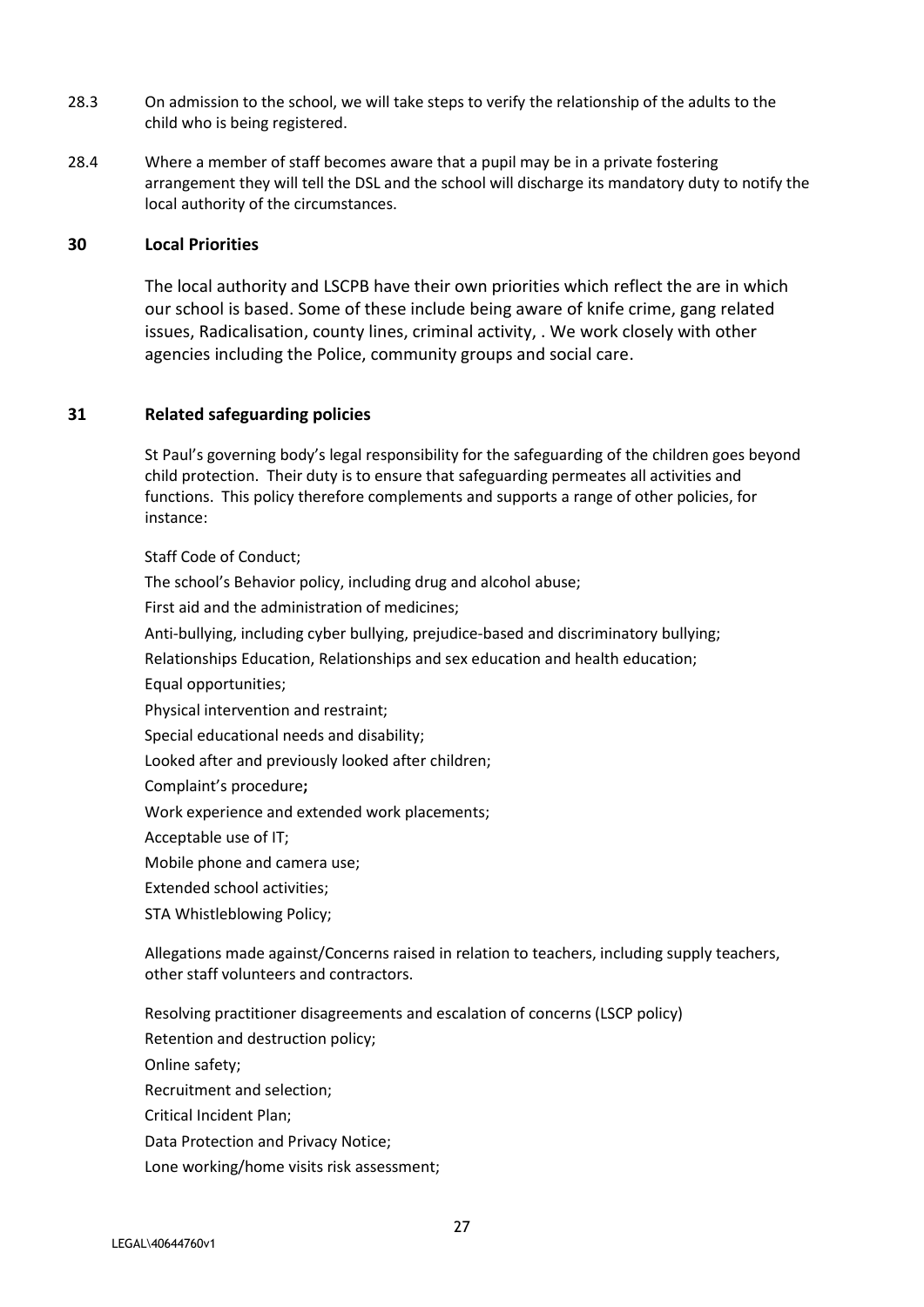Disciplinary policy;

## **32 Useful contacts**

| <b>St Thomas Aquinas Catholic Multi-Academy Trust</b>                                                                                                  |                             |  |  |  |  |
|--------------------------------------------------------------------------------------------------------------------------------------------------------|-----------------------------|--|--|--|--|
| Chair of the Trust Board: Sarah Noon                                                                                                                   | snoon@aquinas-cmat.org      |  |  |  |  |
| Trust Board Safeguarding Director: Brian<br>Underwood                                                                                                  | bunderwood@aquinas-cmat.org |  |  |  |  |
| Chief Executive Officer (CEO): Neil Lockyer                                                                                                            | nlockyer@aquinas-cmat.org   |  |  |  |  |
| Director of Safeguarding: Marcella Gillespie                                                                                                           | mgillespie@aquinas-cmat.org |  |  |  |  |
| Director of Business Services (DPO/H&S/SCR)<br><b>Antoinette Bouwens</b>                                                                               | abouwens@aquinas-cmat.org   |  |  |  |  |
| <b>Leicester City</b>                                                                                                                                  |                             |  |  |  |  |
| One Front Door<br>Duty & Advice (Includes out of hours)<br>das.team@leicester.gov.uk<br>Early Help & Support/early-help@leicester.gov.uk               | 0116 454 1004               |  |  |  |  |
| <b>Leicester City</b>                                                                                                                                  |                             |  |  |  |  |
| <b>Children's Safeguarding Unit</b>                                                                                                                    | 0116 454 2440               |  |  |  |  |
| Leicestershire Police                                                                                                                                  | 999 / 0116 2222222          |  |  |  |  |
| Local Authority Designated Officer (LADO)<br>Jude Atkinson                                                                                             | 0116 454 2440               |  |  |  |  |
| Leicester Safeguarding Childrens Board (LSCPB)<br>http://www.lcityLSCPB.org/                                                                           | 0116 454 6520               |  |  |  |  |
| Prevent (Advice / Referral)                                                                                                                            | 01164 546 923               |  |  |  |  |
| Ailsa Coull - Ailsa.coull@leicester.gov.uk                                                                                                             | 07519 069 833               |  |  |  |  |
| UAVA - United against violence and abuse<br>(Domestic Violence, Abuse between Teenagers and<br>Domestic Violence in BME community)<br>info@uava.org.uk | 0808 80 200 28              |  |  |  |  |
| <b>Forced Marriage Unit</b><br>fmu@fco.gov.uk                                                                                                          | 020 7008 0151               |  |  |  |  |
| <b>Female Genital Mutilation Helpline</b><br>fgmhelp@nscpcc.org                                                                                        | 0800 028 3550               |  |  |  |  |
| NSPCC Whistleblowing Advice Line<br>help@nspcc.org.uk                                                                                                  | 0800 028 0285               |  |  |  |  |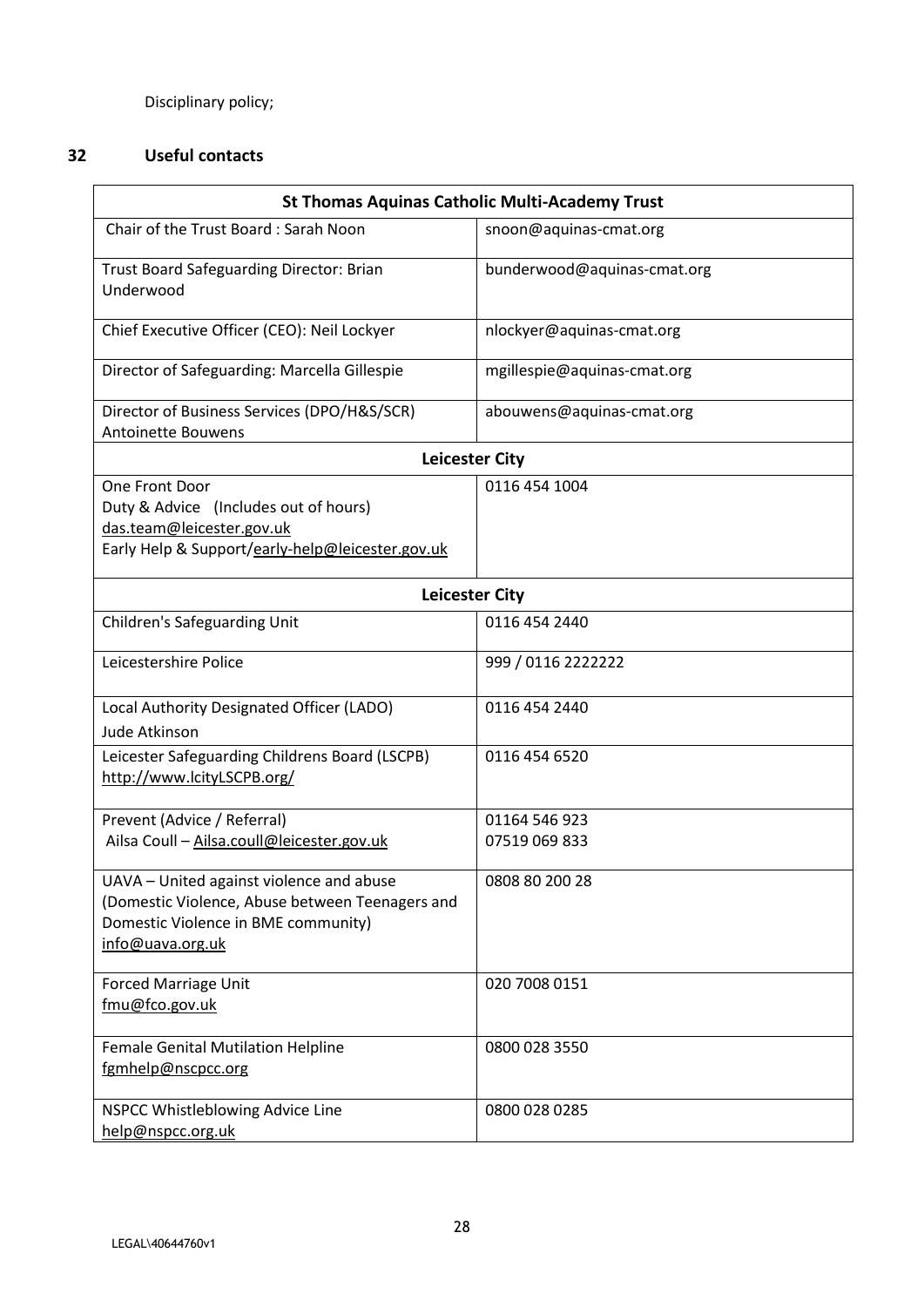| Leicestershire                                                                                                                |                             |  |  |  |  |
|-------------------------------------------------------------------------------------------------------------------------------|-----------------------------|--|--|--|--|
| First Response Children's Duty (Tier 4 same day<br>referrals) childrensduty@leics.gov.uk                                      | 0116 305 0005               |  |  |  |  |
| All other referrals including Early Help (Children and<br><b>Family Wellbeing Services)</b><br>http://lrsb.org.uk/childreport |                             |  |  |  |  |
| Early Help enquiries and consultation line                                                                                    | 0116 305 8727               |  |  |  |  |
| <b>Prevent Engagement Team</b>                                                                                                |                             |  |  |  |  |
| prevent.team@leicestershire.pnn.police.uk                                                                                     |                             |  |  |  |  |
| Head of Service-Safeguarding and Performance<br>Service: Kelda Claire                                                         | 0116 305 9084/0750 768 6100 |  |  |  |  |
| Local Authority Designated Officer (LADO)                                                                                     | 0116 305 7597               |  |  |  |  |
| Kim Taylor/ Lovona Brown                                                                                                      |                             |  |  |  |  |
| Service Manager                                                                                                               | 01163057566/07538562293     |  |  |  |  |
| <b>Hayley Binley</b>                                                                                                          |                             |  |  |  |  |
| <b>Useful websites and links</b>                                                                                              |                             |  |  |  |  |
| www.thinkuknow.co.uk                                                                                                          |                             |  |  |  |  |
| www.disrespectnobody.co.uk                                                                                                    |                             |  |  |  |  |
| www.saferinternet.org.uk                                                                                                      |                             |  |  |  |  |
| www.internetmatters.org                                                                                                       |                             |  |  |  |  |
| www.pshe-association.org.uk                                                                                                   |                             |  |  |  |  |
| www.educateagainsthate.com<br>www.gov.uk/government/publications/the-use-of-social-media-for-online-radicalisation            |                             |  |  |  |  |
|                                                                                                                               |                             |  |  |  |  |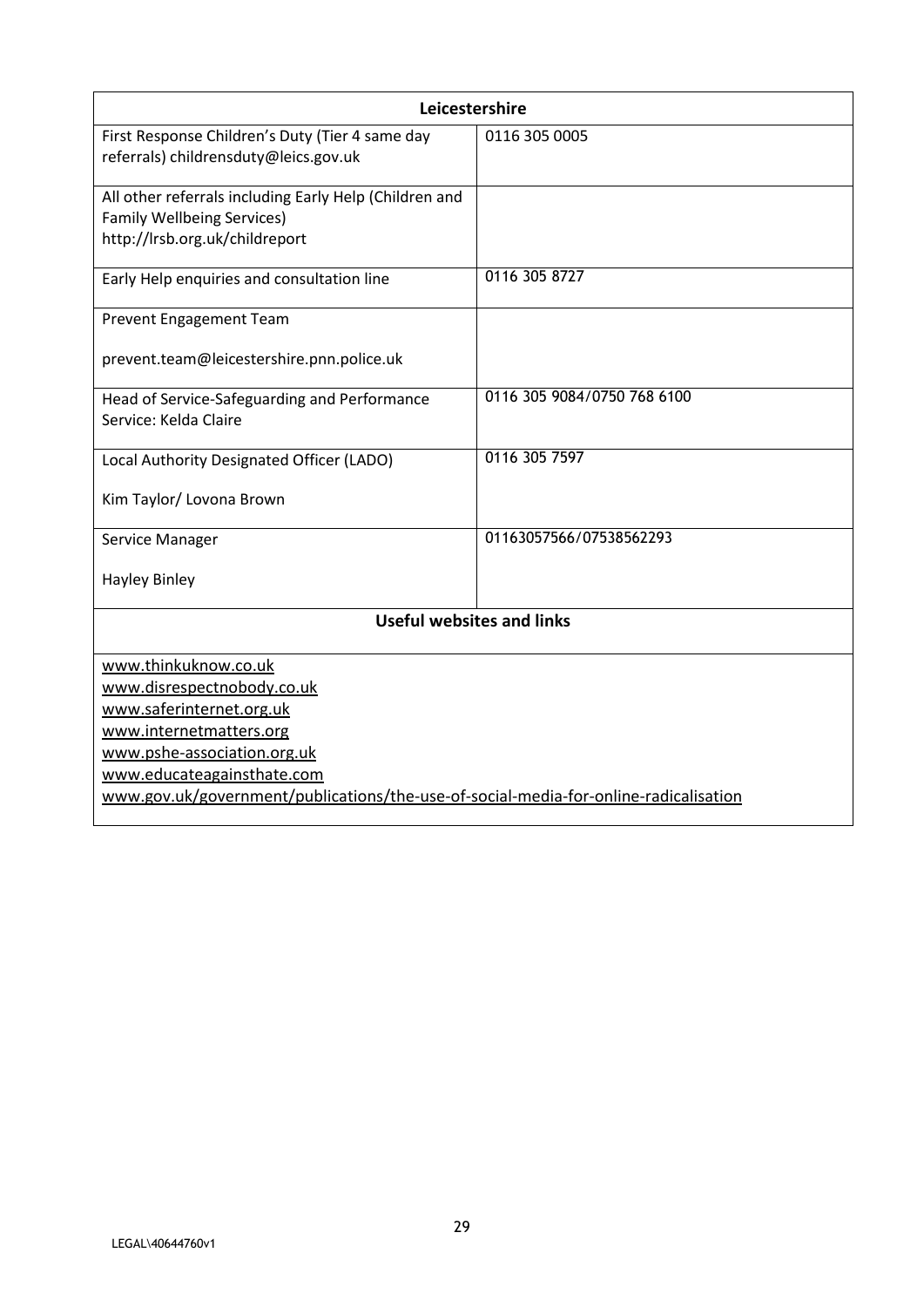# **Appendix 1 - Four categories of abuse**

## *(Source: Keeping Children Safe in Education, 2021)*

It is vital that staff are also aware of the range of behavioural indicators of abuse and report any concerns to the designated safeguarding lead. It is the responsibility of staff to report their concerns.

All staff should be aware that abuse, neglect and safeguarding issues are rarely stand-alone events that can be covered by one definition or label. In most cases, multiple issues will overlap with one another.

## **1 Physical abuse**

Physical abuse is a form of abuse which may involve hitting, shaking, throwing, poisoning, burning or scalding, drowning, suffocating or otherwise causing physical harm to a child. Physical harm may also be caused when a parent or carer fabricates the symptoms of, or deliberately induces, illness in a child. It occurs when a parent or carer, usually the child's biological mother, exaggerates or deliberately causes symptoms of illness in the child. In fabricated or induced illness (FII), the parent may present the child as ill when they are healthy, deliberately induce symptoms of illness, manipulate test results, or exaggerate or lie about symptoms.

## **1.1 Indicators of physical abuse**

The following may be indicators of physical abuse:

- have bruises, bleeding, burns, bites, fractures or other injuries
- show signs of pain or discomfort
- keep arms and legs covered, even in warm weather
- be concerned about changing for PE or swimming
- An injury that is not consistent with the account given
- Symptoms of drug or alcohol intoxication or poisoning
- Inexplicable fear of adults or over-compliance
- Violence or aggression towards others including bullying
- Isolation from peers

## **2 Emotional abuse**

Emotional abuse is the persistent emotional maltreatment of a child such as to cause severe and persistent adverse effects on the child's emotional development. It may involve conveying to a child that they are worthless or unloved, inadequate, or valued only insofar as they meet the needs of another person. It may include not giving the child opportunities to express their views, deliberately silencing them or 'making fun' of what they say or how they communicate. It may feature age or developmentally inappropriate expectations being imposed on children. These may include interactions that are beyond a child's developmental capability, as well as overprotection and limitation of exploration and learning, or preventing the child participating in normal social interaction. It may involve seeing or hearing the ill-treatment of another. It may involve serious bullying (including cyber bullying), causing children frequently to feel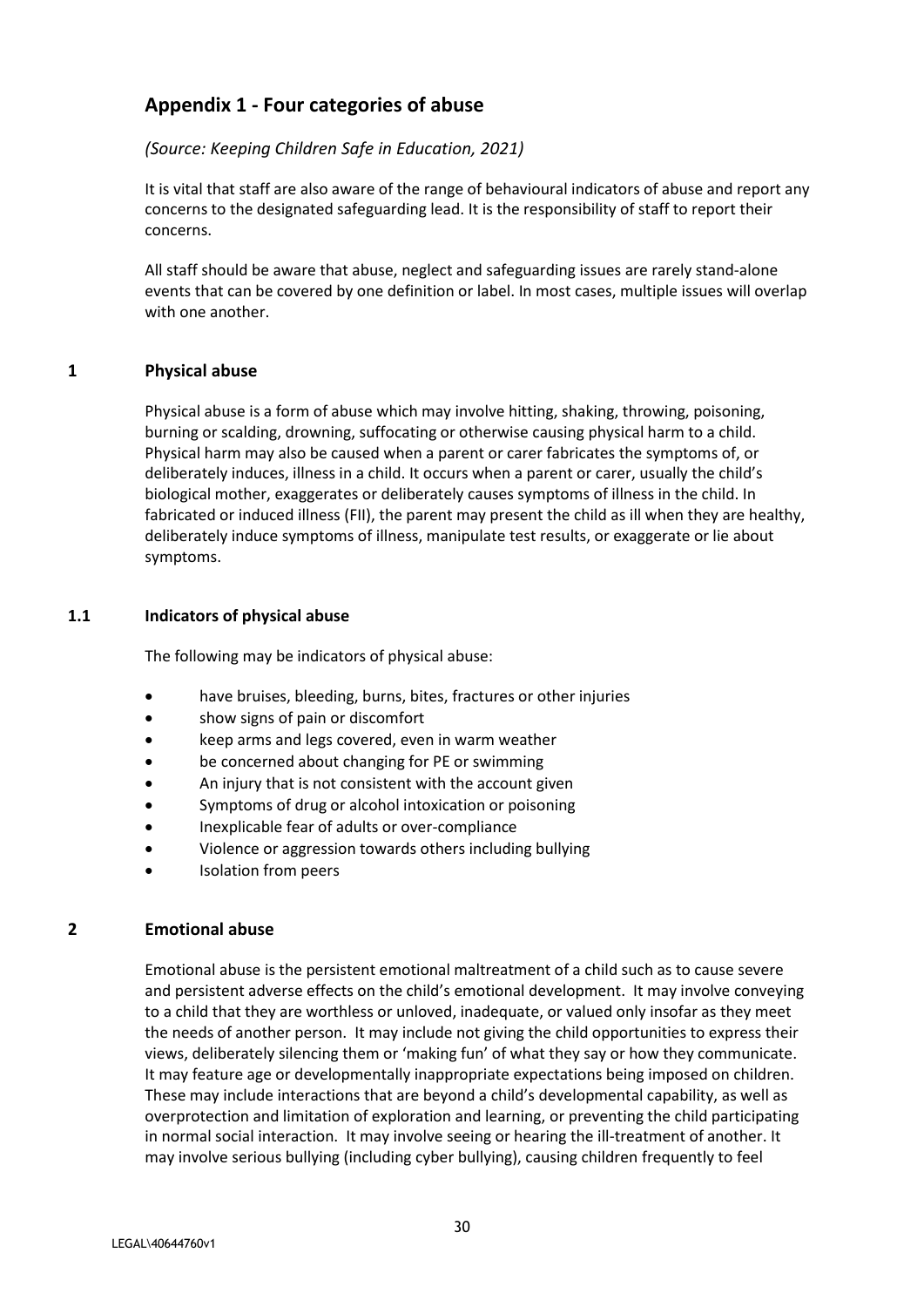frightened or in danger, or the exploitation or corruption of children. Some level of emotional abuse is involved in all types of maltreatment of a child, although it may occur alone.

#### **2.1 Indicators of emotional abuse**

The following may be indicators of emotional abuse:

- The child consistently describes him/herself in negative ways
- Over-reaction to mistakes
- Delayed physical, mental or emotional development
- Inappropriate emotional responses, fantasies
- Self-harm
- drug or solvent abuse
- Running away
- Appetite disorders anorexia nervosa, bulimia; or
- Soiling, smearing faeces, enuresis

## **3 Sexual abuse**

Sexual abuse involves forcing or enticing a child or young person to take part in sexual activities, not necessarily involving a high level of violence, whether or not the child is aware of what is happening. The activities may involve physical contact, including assault by penetration (for example, rape or oral sex) or non-penetrative acts such as masturbation, kissing, rubbing and touching outside of clothing. They may also include non-contact activities, such as involving children in looking at, or in the production of, sexual images, watching sexual activities, encouraging children to behave in sexually inappropriate ways, or grooming a child in preparation for abuse. Sexual abuse is not solely perpetrated by adult males. Women can also commit acts of sexual abuse, as can other children.

## **3.1 Indicators of sexual abuse**

The following may be indicators of sexual abuse:

- Sexually explicit play or behaviour or age-inappropriate knowledge
- Aggressive behaviour including sexual harassment or molestation
- Reluctance to undress for PE or swimming
- Anal or vaginal discharge, soreness or scratching
- Bruises or scratches in the genital area
- Reluctance to go home
- Refusal to communicate
- Depression or withdrawal
- isolation from peer group
- Eating disorders, for example anorexia nervosa and bulimia
- self-harm
- substance abuse
- acquire gifts such as money or a mobile phone from new 'friends'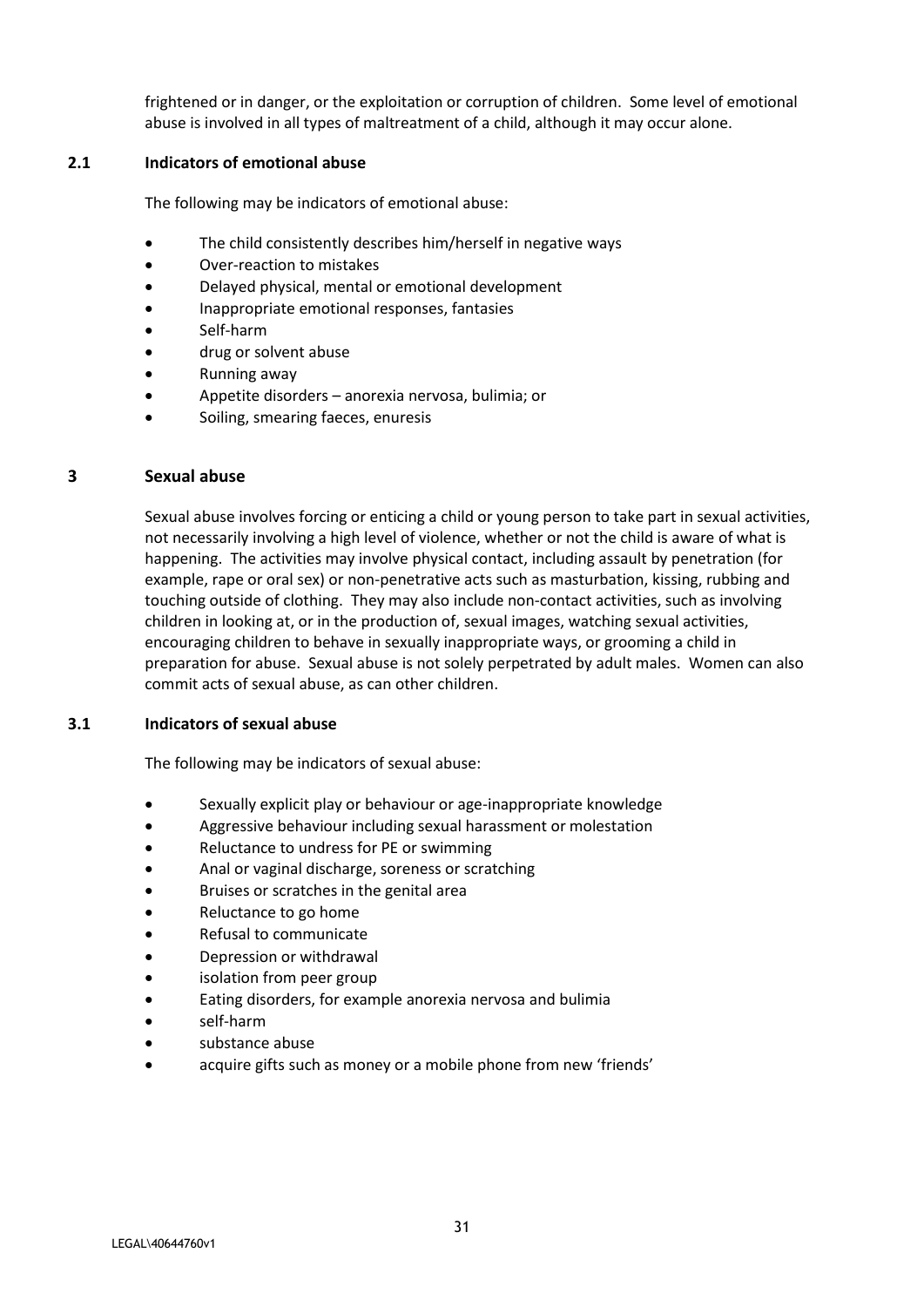## **4 Neglect**

Neglect is the persistent failure to meet a child's basic physical and/or psychological needs, likely to result in the serious impairment of the child's health or development. Neglect may occur during pregnancy, for example, as a result of maternal substance abuse. Once a child is born, neglect may involve a parent or carer failing to:

- provide adequate food, clothing and shelter (including exclusion from home or abandonment);
- protect a child from physical and emotional harm or danger;
- ensure adequate supervision (including the use of inadequate caregivers); or
- ensure access to appropriate medical care or treatment. It may also include neglect of, or unresponsiveness to, a child's basic emotional needs.

#### **4.1 Indicators of neglect**

The following may be indicators of neglect:

- Constant hunger or stealing, scavenging and/or hoarding food
- Frequent tiredness
- Frequently dirty or unkempt
- Poor attendance or often late
- Poor concentration
- Illnesses or injuries that are left untreated
- Failure to achieve developmental milestones or to develop intellectually or socially
- Responsibility for activity that is not age appropriate such as cooking, ironing, caring for siblings
- The child is left at home alone or with inappropriate carers